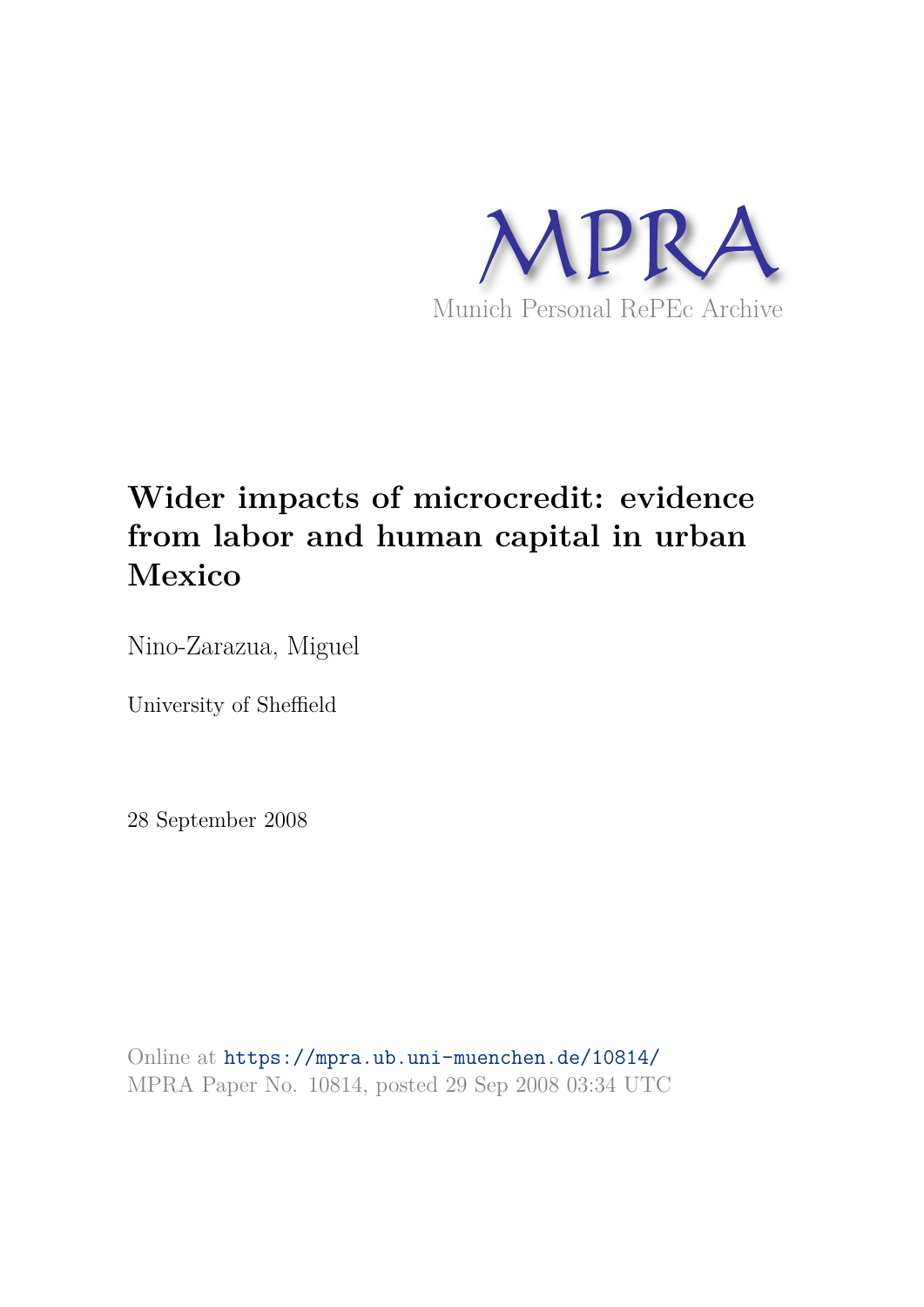# **Wider impacts of microcredit: evidence from labor and human capital in urban Mexico**

# **Miguel Niño-Zarazúa<sup>i</sup> and Paul Mosley**

## **Abstract**

This paper presents an estimation of the impacts of microcredit on labor and human capital following a quasi-experiment specifically designed to control for endogeneity and selection bias in the context of urban Mexico. We find important indirect trickle-down effects of credit through labor expenditure that benefit poor laborers; however, these effects were only observed when loan-supported enterprising households reached a level of income well above the poverty line. We also find significant, although small impacts of credit on children´s schooling that could be potentially reinforced by improvements in lending technology, school grants and additional ex-ante preventive and ex-post protective riskcoping products.

*JEL Classification*: C24; C25; C81; O16; O17; O18 Keywords: microcredit; labor; children´s schooling; Mexico

## **Introduction**

The relationship between credit and labor is particularly important in the context of urban poverty. For the moderately poor and non-poor, income-generating activities are often important sources of income, whereas for the extreme poor, labor is, in many cases, the only source of livelihoods. Thus, by improving access to credit, a *direct* impact on *labor intensity* could be observed even beyond the household, with *indirect* impacts on poor laborers that are *hired* by loan-supported enterprising households. This can be crucial for the extreme poor, since in the urban context farming activities are rarely existent*.* Higher levels of labor intensity could, however, increase the propensity of child labor from young family members, and thus compromise *wider* impacts on human capital and long-run patterns of development. We explore all these wider impacts using data collected from households participating in three microcredit programs operating in Mexico. The paper is organized as follows: Section 1 presents the analytical framework where the relationship between credit and efficiency labor is analyzed. Section 2 describes the quasi-experimental research designed followed to control for endogeneity and selection bias, while in section 3 we discuss the econometric procedure to test for the underlying assumptions of no endogeneity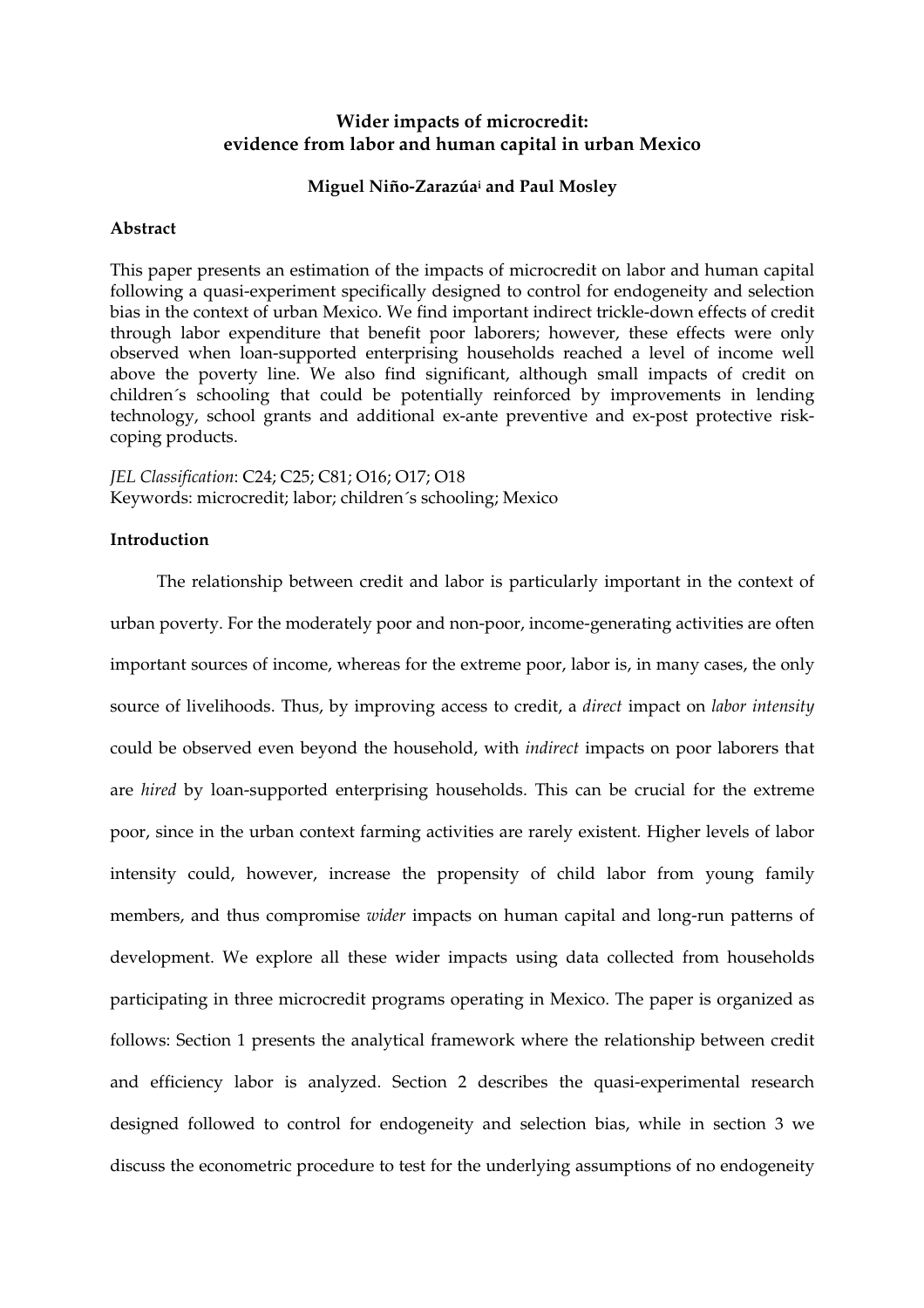and selection problems. Sections 4 and 5 examine the impact of microcredit on labor intensity, and labor hiring, respectively, whereas section 6 analyzes the impacts on children´s schooling. Section 7 concludes with some policy recommendations.

## **1. Credit and efficiency labor**

We begin the discussion by considering the case of an enterprising household engaged in an income generating activity that produces a market good *y,* based on a Cobb-Douglastype production function  $y = f(L,K)^{\alpha}$ , where *L* and *K* are the quantity of labor and capital, respectively, and  $\alpha$  is a parameter of technology in the production of  $\gamma$ . As pointed out by Pitt and Khandker (1998), it is very unlikely that at the bottom end of the income distribution  $\alpha$  changes, at least in the short-term. For that reason, we assume that technology remains constant, i.e.  $\alpha = 1$ .

In the production of *y*, the enterprising household will supply the amount of labor  $L^H$  , restricted to a *maximum* of hours-work, *h,* conditional upon the number N of household members of working age *i*, in the form of  $L^H \geq \text{Max } N[i(h)]$ . In this sense, under selfemployment,  $L = L^H$ . Since we assume that  $\alpha$  remains constant, then an increase in the level of output, coming from a capital injection of a microcredit, will lead to an increase in *labor intensity,* which once reaching the maximum of  $L^H$  , may lead to labor hiring.

Note, however, that the demand for labor is not only a function of household income but also of the *cost of labor*. As pointed out by Leibenstein (1957); Mazumdar (1959) and Dasgupta (1993), *labor efficiency* is conditional upon factors such nutrition, abilities and efforts that determine *labor productivity*. Informational asymmetries may also play an important role in that process (see e.g. Foster and Rosenzweig 1996, and Bardhan and Rudra 1986). Dasgupta and Ray (1986) have actually pointed out that at low levels of household income, even if an enterprising household wants to hire laborers, they soon realize that they can only afford to hire unskilled and malnourished laborers with very low productivity.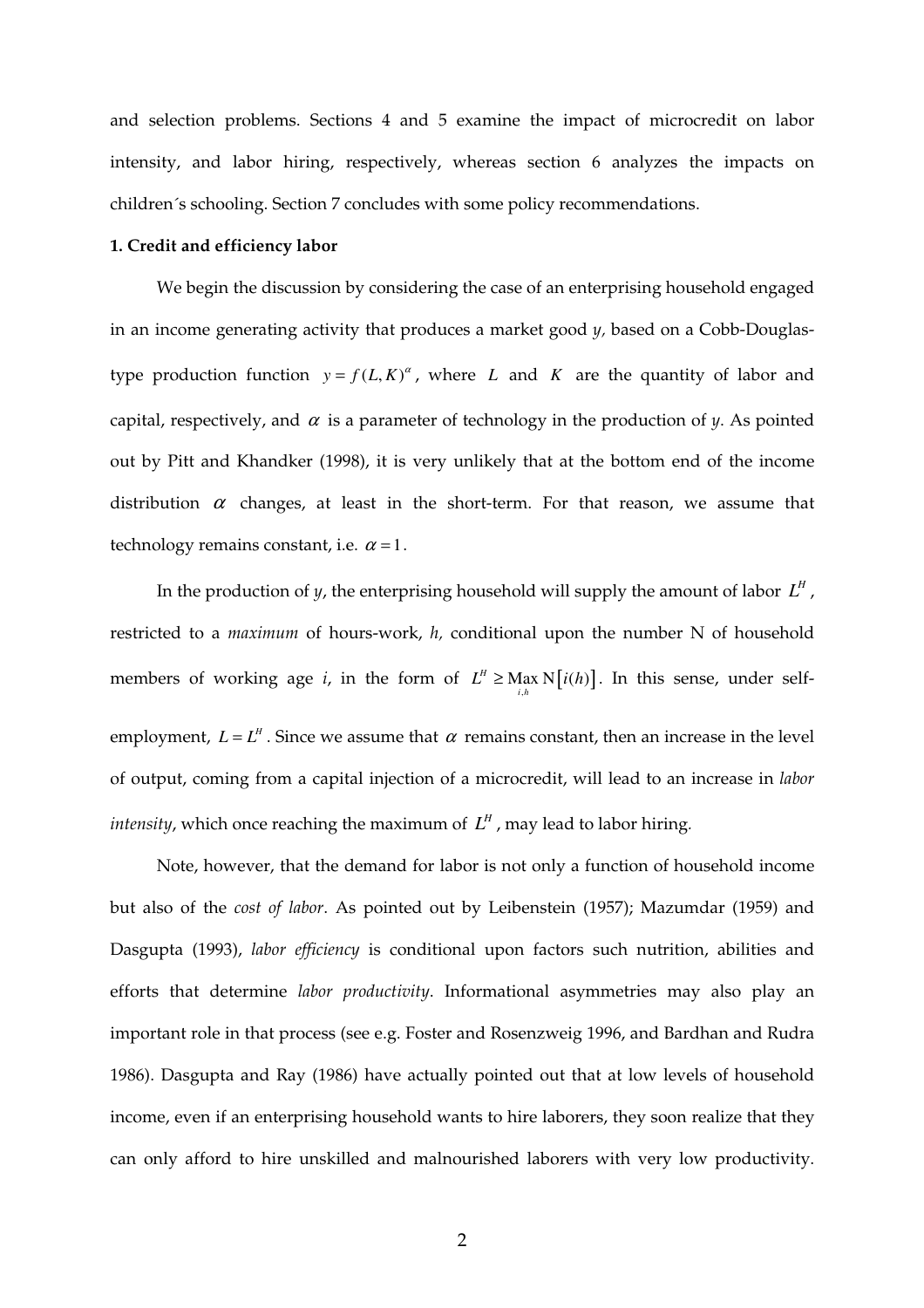They may also perceive it to be very risky to employ workers for not having enough information about their skills, behavior or moral integrity. In the end, the enterprising household may simply decide to self-employ, leading to an increasing propensity of child labor from young family members, with negative impacts human capital and on long-run patterns of development.

Thus, the cost of buying an efficiency unit of labor is given by  $\mu = w / \lambda(w)$ , where *w* is the wage rate, and  $\lambda(w)$  captures *labor efficiency*. Note that  $\lim_{w \neq \lambda(w) \to \infty} f(\lambda) = 0$  $\lim_{w \to \infty} f(\lambda) = 0$ . Households will only consider hiring labor when they have reached a certain level of income,  $\overline{Y}$ , where the cost of an *efficiency unit of labor* is at its maximum, i.e.  $\bar{\mu} = \max[w/\lambda(w)]^{ii}$ . The quantity of labor hired is measured by the expenditure on efficiency labor,  $L^h \lambda(w)$ , where  $L^h$  is the units of labor hired.

At very low levels of household income, from 0 to  $\overline{Y}$  in the upper quadrant of figure 1, no household hires workers given the high cost of buying an efficiency unit of labor (the area above  $\bar{\mu}$ ) and they remain self-employed, (from 0 to  $L^H$  in the lower quadrant). Once the enterprising household reaches the level of earnings  $\overline{Y}$ , as a result of higher production, they begin hiring laborers with a minimum level of skills, abilities, and so on, that represent a maximum cost of efficiency labor,  $\bar{\mu}$ , that the household is willing to absorb. Thus, if  $\bar{\mu}$  is affordable, then  $L^h > 0$  and  $L = L^H + L^h$ . Note that the further the distance from  $\overline{Y}$  to *Y*, i.e. the higher the household income*,* the lower the cost of buying additional efficiency units of labor  $\mu$ , and thus, the higher the probability of reporting labor expenditure,  $W = L^h \lambda(w)$ . If by borrowing from a microcredit program, an enterprising household increases the probability of an income rise, then we may observe an *indirect impact* of credit on poor laborers whose skills and nutrition levels are improved by the fact of being employed by an enterprising household. This could potentially lead to improvements in *labor efficiency*.

## INSERT FIGURE 1 ABOUT HERE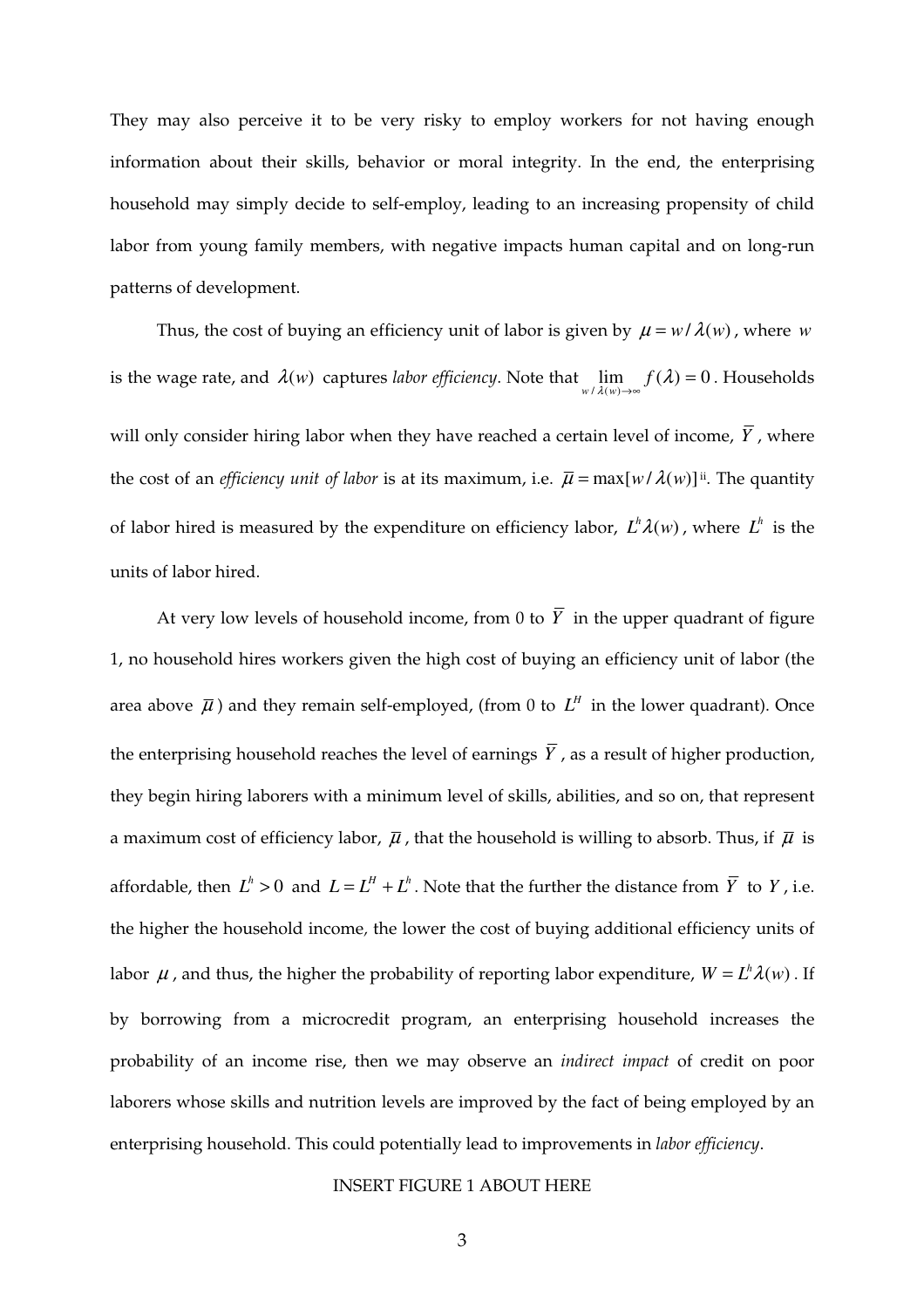#### **2. Research design**

In order to investigate the relationship between credit and labor, we designed a type of quasi-experiment that is often referred to as *a non-equivalent, post test-only quasi-experiment* (Campbell and Stanley 1966), in which two groups of households are sampled: treatment and control. A major problem that emerges with the *non-equivalent, post test only quasiexperiment*, referred hereafter as *quasi-experiment*, is that these two groups may differ in important ways that influence the decision of borrowing and thus, the outcome of interest. In other words, there might be unobservable factors related to e.g. individual efforts, abilities, preferences and attitudes towards risk that cause a *demand-related bias*. A fundamental assumption here is that participation in a microcredit program is *always* voluntary. But even if we had a control group willing to take risks and borrow from a microcredit organization, we may still face *selectivity discrimination* made by the lender or group members that screen out applicants for e.g. living faraway from the place where the microcredit program operates, a *supply-related bias.*

Although we did not observe households that chose either to participate or not, and households that were either accepted or rejected by the lender, we were able to specify the distribution of households that self-selected to participate in a microcredit program, and were accepted by the lender with a time-variance difference that accounts for the *length of membership*. Consequently, households who had self-selected to participate in a credit program and had been accepted by the lender, and therefore were actively borrowing from a microcredit program were eligible to be sampled as members of the *treatment group.* Similarly, households who had self-selected to participate in a credit program and had been accepted by the lender, but had not received a loan by the time the quasi-experiment was conducted, were eligible to be sampled as members of the *control group*.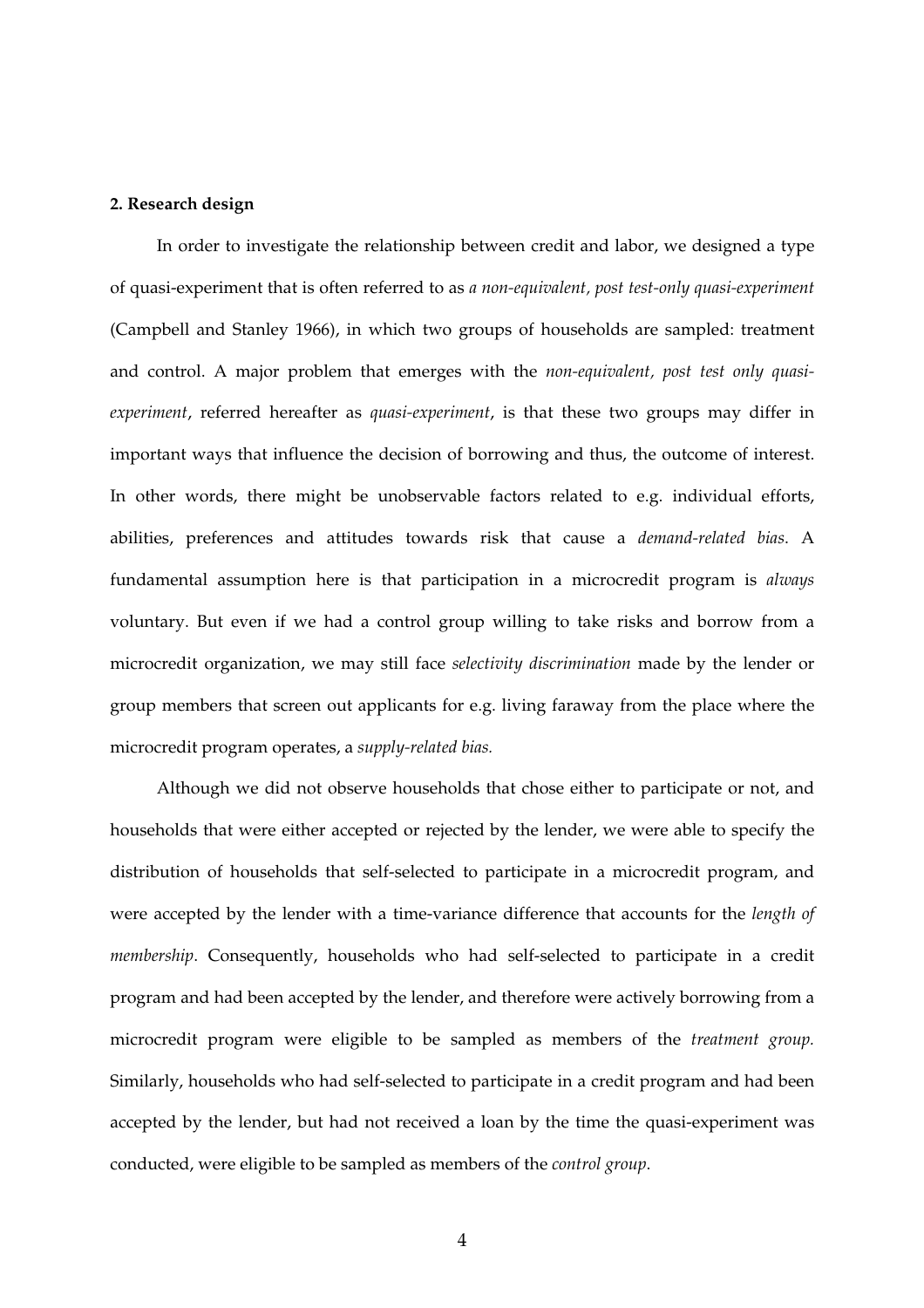We also followed a *geographical criterion*, i.e. we operationalised the quasi-experiment among households living in the same neighborhood, in areas with a minimum level of socioeconomic homogeneity, where the comparison between treatment and control groups was reasonable. By following this sampling strategy, it was possible to hold constant factors such as infrastructure, costs of inputs, and local prices that could cause, otherwise, an *endogeneity* problem. A high population density in poor urban areas made possible to follow this approach. As a result, we assume that the *selection* and *endogeneity* problems are controlled through the process of data collection itself. In section 3 we follow a specific econometric estimation procedure to test for such assumptions.

Given the homogeneity of household characteristics, a sample survey was the preferred type of data collection (Babbie 1990). The sampling strategy was implemented using a *multistage* procedure in the form of clusters (Fink and Kosecoff 1985): first, we had access to a list of program participants (both treatment and control) from three case-study organizations (the clusters), and who lived in the selected areas. Participants with loan in arrears were included in the list. In the second stage, both treatment and control groups were selected at random. The survey was administrated face-to-face employing, as instrument of data collection, a semi-structured-interview formatiii .

In the end, we surveyed 148 households: 55 participating at Community Financial Services (Fincomun) and living in San Miguel Teotongo, a neighborhood located to the eastern periphery of Mexico City; 46 participating at Centre for the Assistance of the Microentrepreneur (CAME) and living in the Chalco Valley, one of the most densely populated municipalities in the country located to the eastern periphery of the Metropolitan area of Mexico City; and 47 participating at Programs for Women (Promujer) and living in Tula City and the surrounding areas, a locality about two hours from Mexico City. Thus, we have three locations, one for each organization (see table 1 for more details).

## INSERT TABLE 1 ABOUT HERE

5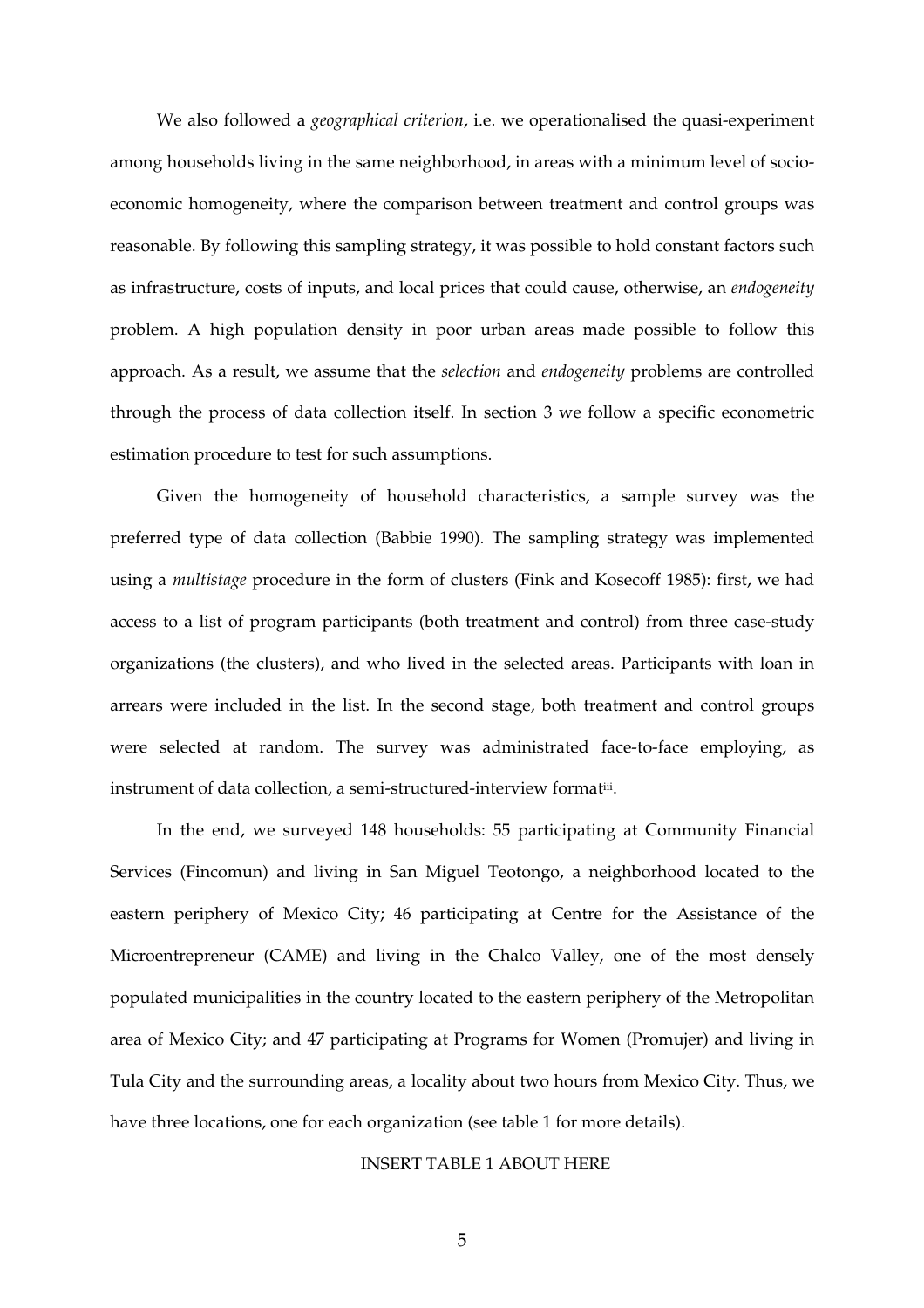## **3. Testing for selection bias and endogeneity**

Before analyzing the impact of microcredit on labor, we proceed to test for the underlying assumption of no selection bias. In order to do so, we initially considered a Heckman estimation procedure (Heckman 1979) with an identifying instrumental variable (IV)iv. This Maximum Likelihood method follows the model:

$$
L_i = X_i \beta_L + I_i \delta + u_i^L \tag{1}
$$

$$
I_i = X_i \beta_I + Z_i \gamma + u_i^I \tag{2}
$$

where  $I_i$  is a dichotomous variable with value  $I = 1$  for treatment households and  $I = 0$  for the corresponding control group. Since both treatment and control groups are program participants with a time-variance difference that accounts for the length of membership, then

$$
E\langle L_{1i}|I_i=1\rangle - E\langle L_{2i}|I_i=0\rangle = X_i(\beta_1 - \beta_2) + \sigma^* \frac{\phi(Z_i \gamma)}{\Phi(Z_i \gamma)} + V
$$
(3)

where  $\phi(\cdot)$  and  $\Phi(\cdot)$  are the density of the distribution function and the cumulative distribution function of the standard normal, respectively, and  $E(V) = 0$ . Note that  $\sigma^* = (\sigma_{2\varepsilon} - \sigma_{1\varepsilon})$  results from the covariance matrix derived in Maddala (1977) as follows:

$$
Cov(u_{1i}, u_{2i}, \varepsilon_i) = \begin{pmatrix} \sigma_{11} & \sigma_{12} & \sigma_{1\varepsilon} \\ \sigma_{12} & \sigma_{22} & \sigma_{2\varepsilon} \\ \sigma_{1\varepsilon} & \sigma_{2\varepsilon} & 1 \end{pmatrix}
$$
 (4)

which enables us to measure the impact of program participation on the outcome of interest,  $L$ <sup>*i*</sup> by comparing the expected outcome for treatment and control groups. If  $\sigma$ <sup>\*</sup> > 0, then we encounter a significant selection problem.

*Li* , which captures the number of units of labor invested per month by enterprising households, including labor-hiring, is in logarithmic form and coded as LGAGHOURSPM.  $X_i$  is a vector of household characteristics, and  $Z_i$  is an observable variable distinct from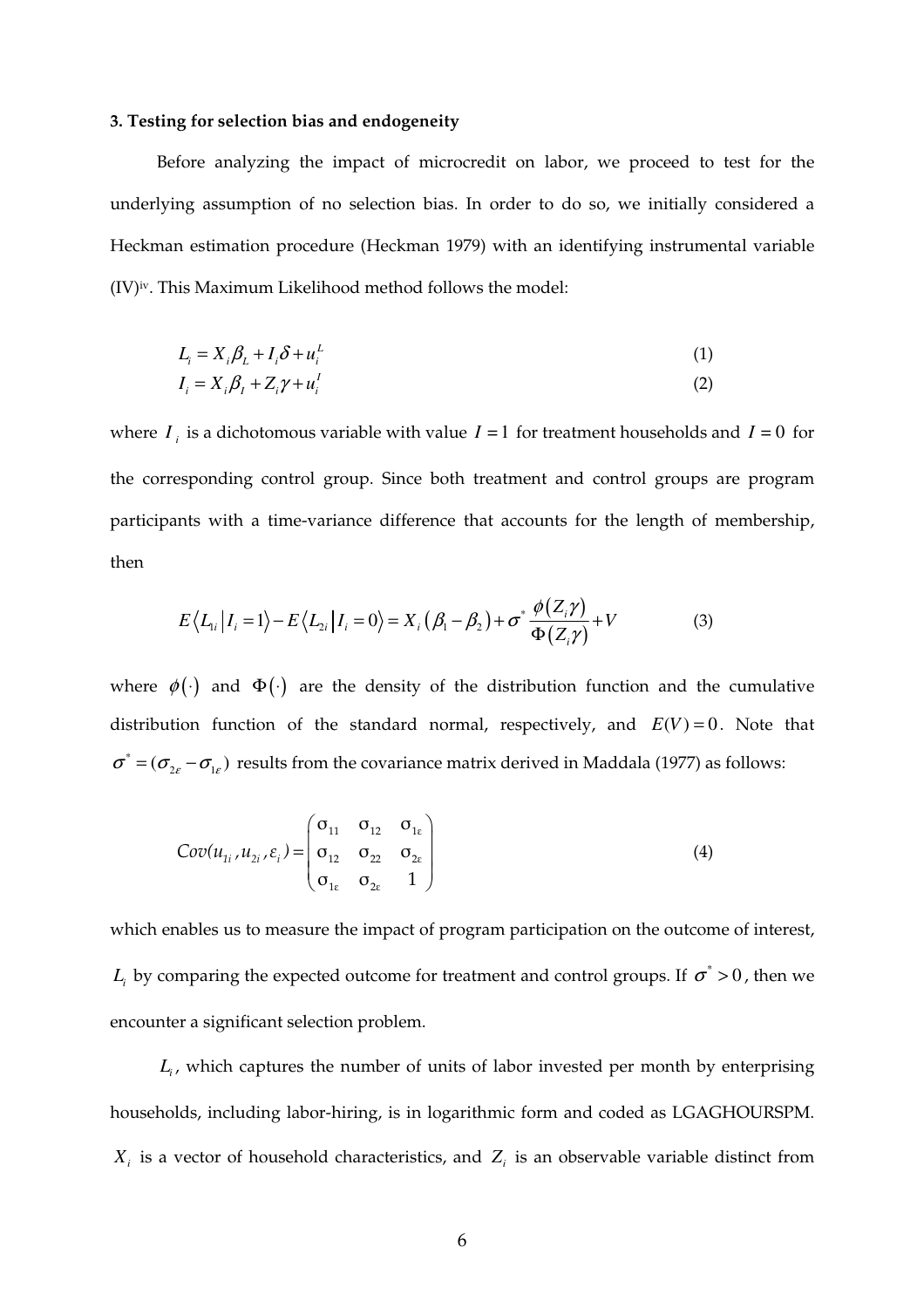those in  $X_i$  that affect  $I_i$  but not  $L_i$  conditional on  $I_i$ , that plays the role of the identifying instrument (see table 9 for more details). The instrumental variable must be *partially* correlated with  $I_i$ , i.e. the coefficient on  $Z_i$  must be nonzero,  $\gamma \neq 0$ , so  $Cov(Z_i, u_i^I) \neq 0$ , while  $Z_i$  must be uncorrelated with  $L_i$ , so  $Cov(Z_i, u_i^L) = 0$ , where the projected error,  $E(u_i^L) = 0$  is uncorrelated with  $Z_i$ . Thus, selecting an appropriate instrument becomes a crucial and complex task for the estimation.

The Heckman procedure (referred hereafter as Heckit) allows testing for the assumption of no self-selectivity by estimating the inverse Mills ratio,  $\lambda(\cdot) = \frac{\phi(\cdot)}{\Phi(\cdot)}$  $\lambda(\cdot) \equiv \frac{\phi(\cdot)}{\phi(\cdot)}$  $\cdot$ )  $\equiv$  $\Phi(\cdot$ , resulting from the relationship between the density of the distribution function,  $\phi(\cdot)$ , and the cumulative distribution function of the standard normal,  $\Phi(\cdot)$ . As suggested by Heckman (1979), we can estimate consistently the parameters  $\beta_{I}$  and  $\gamma$  by exploiting the properties of the first-stage Probit estimation and then get the estimated inverse Mills ratio,  $\hat{\lambda}$ . In the second-stage we obtain the parameters  $\beta_{y}$  and  $\delta$  from Ordinary Least Squares (OLS) with the inverse Mills ratio added to the regressors as follows:

$$
L_i = X_i \beta_L + I_i \delta + M \lambda + u_i^L \tag{5}
$$

The two-stage Least Square (2SLS) procedure yields consistent estimates in the parameter of interest  $\delta$  (Wooldridge 2002) where M and  $\lambda$  are the inverse Mills ratio and its parameter estimate, respectively. A simple way of testing for selection bias is under the null hypothesis,  $H_0: \lambda = 0$ , using the usual 2SLS t statistic. If  $\lambda \neq 0$ , then the selection problem is significant.

Note that the slope coefficient  $\delta$  reports, in the Heckit, the average impact of program participation*;* however, it does not take into account the effect of borrowing over time. Treatment households with say five years of membership are expected to report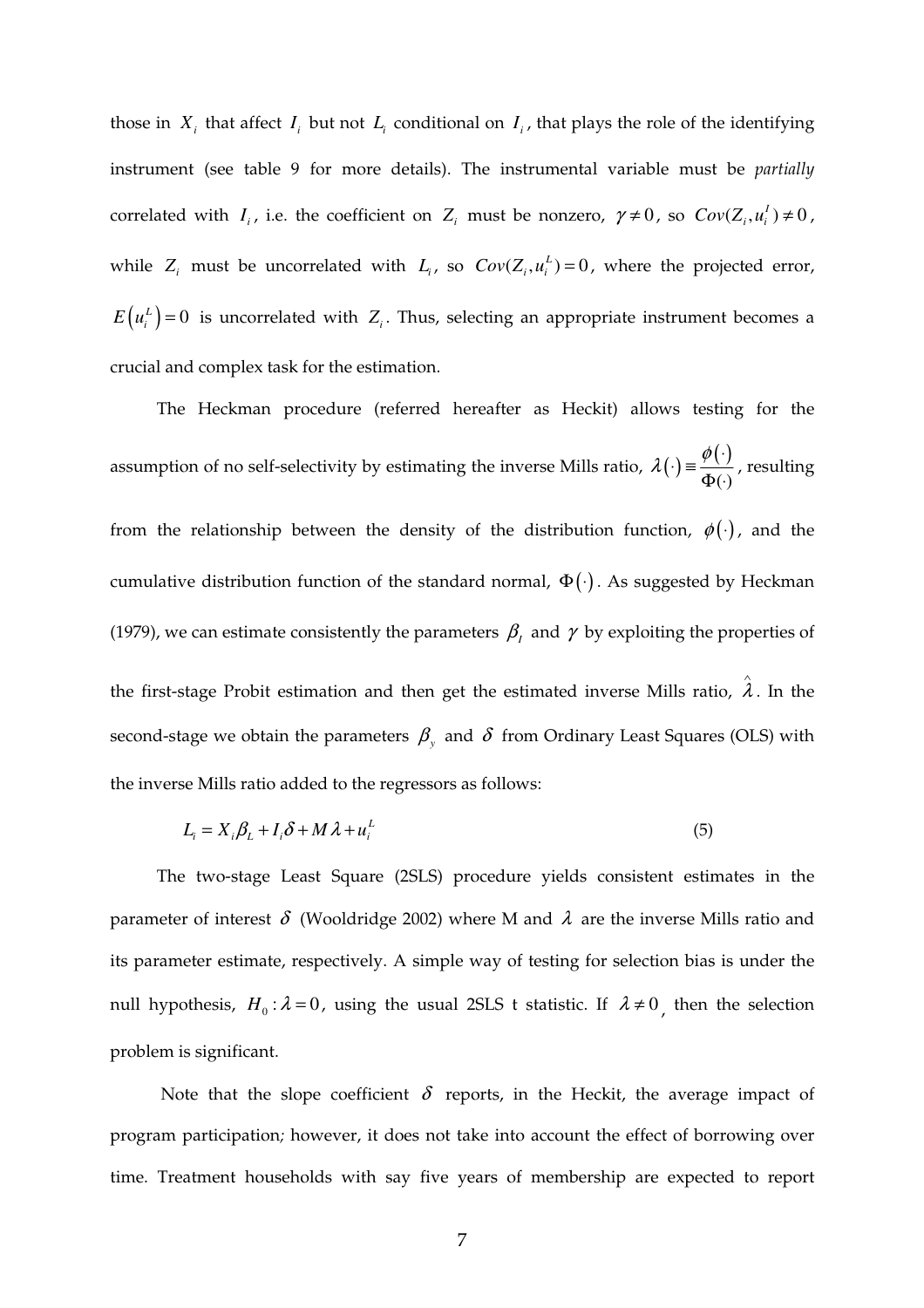greater impacts than those households with just one or two years of membership. This is in part due to the effects of *progressive lending,* an incentive device extensively used by microcredit programs. In order to address this issue, we extend the Heckit procedure to a Tobit selection equation. We do so by replacing the treatment dichotomous variable  $I_i$  in equation (2) by a continuous variable, *C<sup>i</sup>* , that measures the amount of credit borrowed during the last credit cycle. We assume that *C<sup>i</sup>* is *exogenously* determined by the lender who defines this maximum threshold according to level of participation in the program. Thus we have the following specification equation:

$$
C_i^* = X_i \beta_c + Z_i \gamma + u_i^c \tag{6}
$$

where  $C_i = \max(0, C_i^*)$ , i.e. (7)  $C_i = C_i^*$  if  $C_i^* > 0$  (for treatment group) (8)  $C_i = 0$  if  $C_i^* \le 0$  (for control group) (9)

and 
$$
u_i | X_i \sim Normal(0, \sigma^2)
$$

Consequently,  $C<sub>i</sub>$  takes a maximum value and a lower threshold zero in the form of a censored Tobit model (Tobin 1958) with a  $C_i > 0$  for treatment groups and  $C_i = 0$  for control groupsv. In this way we believe to capture a more precise measure of the impact of microcredit. Note that the Tobit model implies that the probability of observing  $C_i > 0$  and  $C_i = 0$  are  $\phi(\cdot)$  and  $p(C_i^* < 0) = \Phi(0)$ , respectively, where  $\phi(\cdot)$  and  $\Phi(\cdot)$  denote the density function and the cumulative density function of the standard normal. These assumptions are very similar to those implied in the Heckit, but now the log-likelihood function takes the form

$$
\ln L = \sum_{C_i > 0} \left( -\ln \sigma + \ln \phi \left( \frac{C_i - X_i \beta_c}{\sigma} \right) \right) + \sum_{C_i = 0} \ln \left( 1 - \Phi \left( \frac{X_i \beta_c}{\sigma} \right) \right) \tag{10}
$$

which generates the conditional mean function of the observed dependent variable  $C<sub>i</sub>$  that is *censored at zero* for control groups and have disturbances normally distributed, which can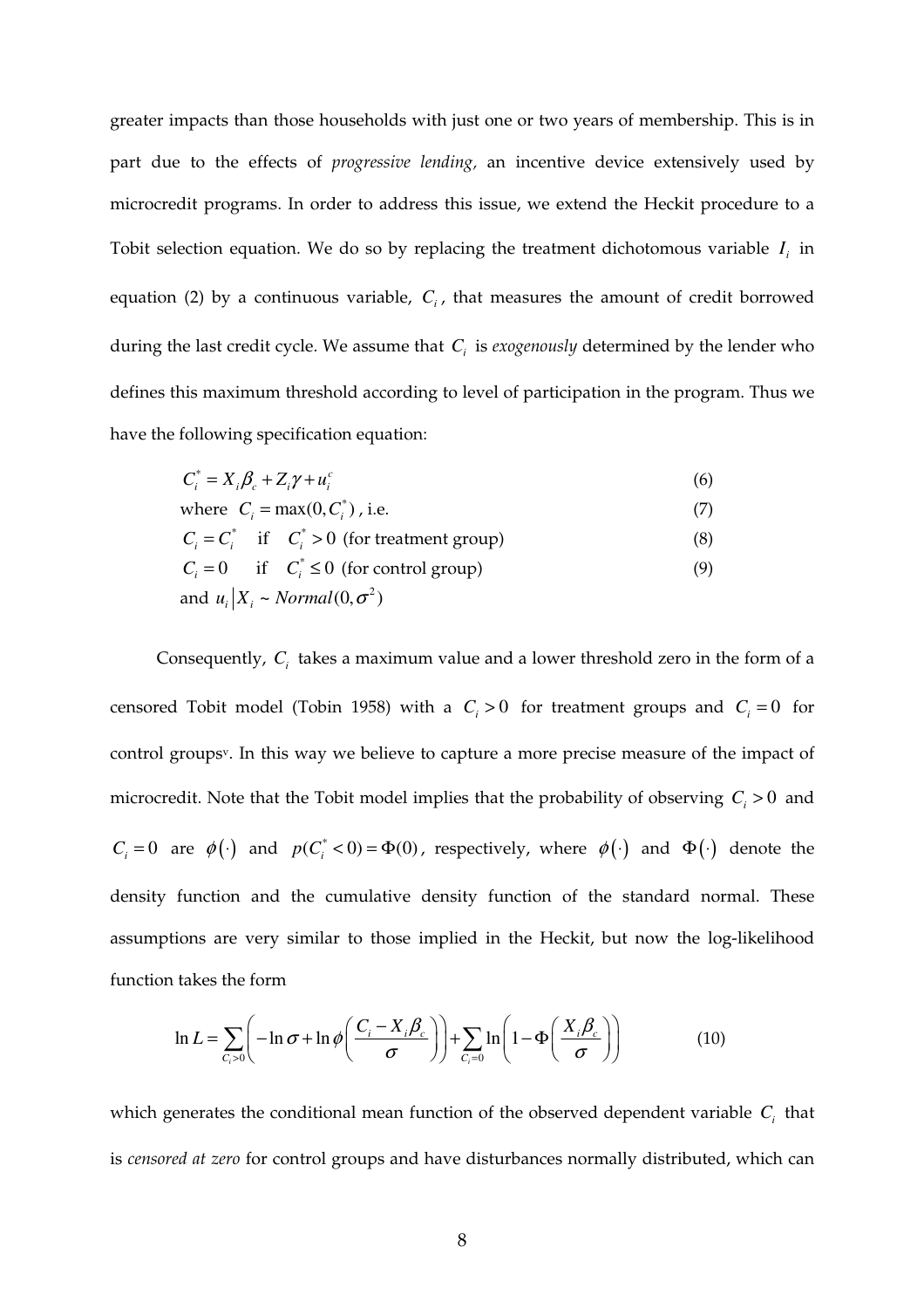be used to estimate the determinants of the level of borrowing by treatment and control groups alike<sup>vi</sup> through the marginal effects of  $X_i$  on  $C_i$  as follows<sup>vii</sup>:

$$
\frac{\partial E\big[C_i \big| X_i\big]}{\partial X_i} = \beta_c \Phi\bigg(\frac{X_i \beta_c}{\sigma}\bigg) \tag{11}
$$

This is actually the reason of using a Tobit specification equation. If no censoring had occurred, the Tobit model would be inappropriate (Maddala 1999). Thus, the borrowing function, on the one hand, takes the form:

$$
C_i = \alpha_c + X_i \beta_c + Z_i \gamma + K_i \theta_c + u_i^c \tag{12}
$$

where  $\alpha_c$  is the intercept;  $\beta_c$ ,  $\gamma$  and  $\theta_c$  are the unknown parameters, and  $u_i^c$ , the error term that captures unmeasured household characteristics that determine borrowing levels. The labor equation, on the other hand, conditional upon the level of program participation *C<sup>i</sup>* takes the form:

$$
L_i = \alpha_L + X_i \beta_L + K_i \theta_L + C_i \delta + u_i^L
$$
\n(13)

where  $\alpha_L$  is the intercept and  $\beta_L$ ,  $\theta_L$  and  $\delta$  are the unknown parameters, and  $u_i^L$ , the error term that reflects unmeasured determinants of  $L<sub>i</sub>$  that vary from household to household. We have included in  $(12)$  and  $(13)$  a vector of credit market characteristics,  $K_i$ , which captures the effects of other credit agents such as moneylenders and rotating savings and credit associations (ROSCAS) that actively compete with microcredit program. The rationale behind incorporating  $K<sub>i</sub>$  relies on the principle that if we do not control for the effects of such agents on  $L_i$ , then the parameter  $\delta$  may be inconsistent, i.e. we could wrongly attribute some outcomes to the microcredit program when in fact come from, for example, ROSCAS.

Since  $C_i$  is included as the impact variable in  $(13)$ , we need to identify an instrumental variable to control for policy-specifics that affect the credit equation but not the outcome of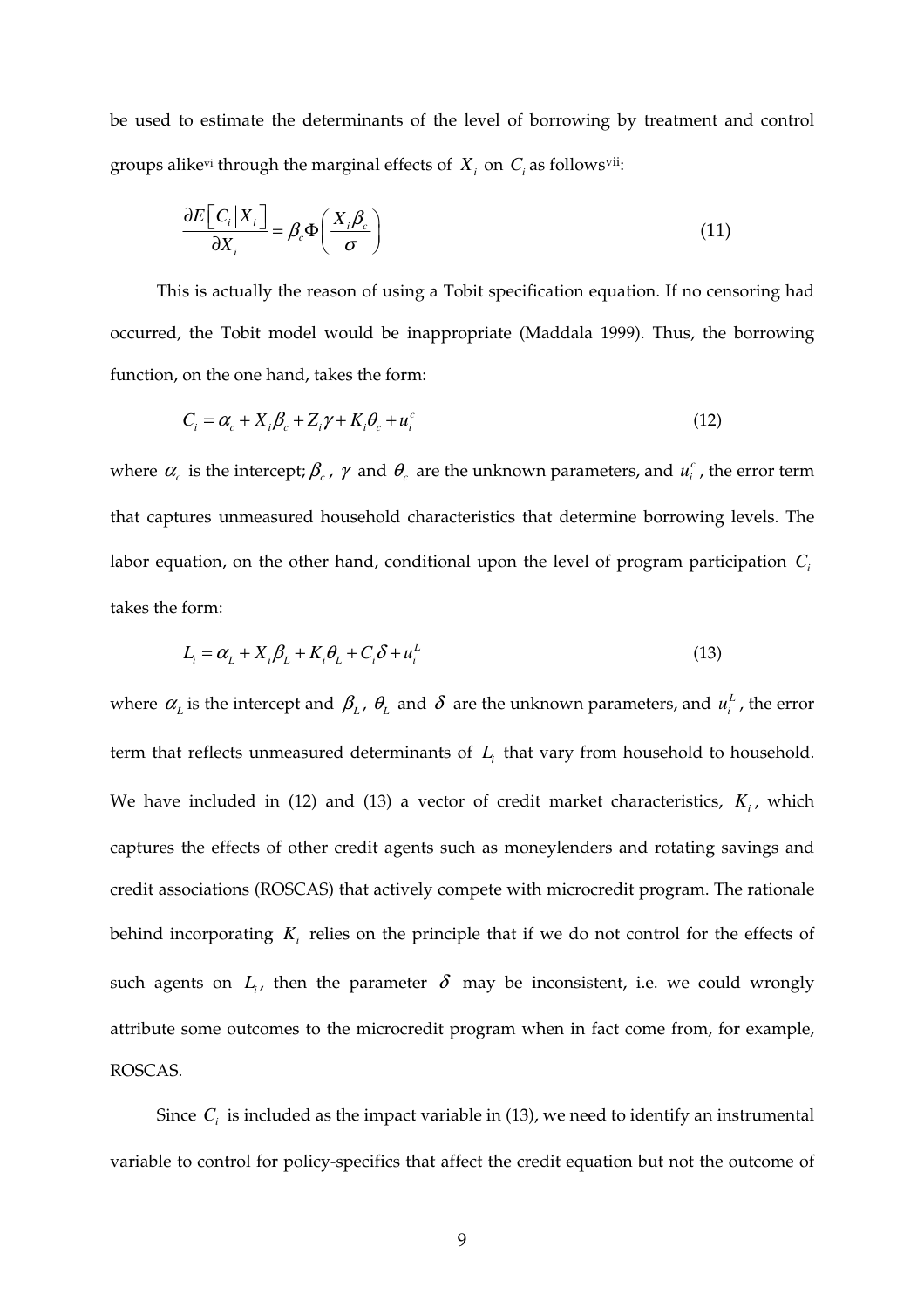interest. This instrument must satisfy the same conditions as in the Heckit in order to estimate the 2SLS Tobit procedure, the type of method that Amemiya (1984) refers to as Type III Tobit model. We derive that estimation equation as follows:

$$
L_i = \alpha_L + X_i \beta_L + K_i \theta_L + C_i \delta + R_i v + e_i
$$
\n(14)

where  $R_i$  and  $v$  are the predicted Tobit residuals and its parameter estimate, respectively, and  $e_i \equiv u_i^L - E(u_i^L | R_i)$ , where  $(e_i, R_i)$  are assumed to be independent of  $X_i$ , i.e.  $E(e_i|X_i, R_i) = 0$ . The predicted residuals from the Tobit equation are estimated when  $C_i \ge 0$ in (12) and then included as another regressor in (14) to yield consistent and efficient estimators (Wooldridge 2002). The null of no selection bias is tested in similar fashion as in the Heckit; however, now we use the 2SLS heteroskedasticity-robust t statistic on the predicted residuals: when  $v \neq 0$ , a selection problem is encountered.

#### **3.1 Selecting the instrumental variable**

We have identified as the instrument a continuous variable (coded as DISTANCE) that captures the time participants spent since they left home (or business) until they arrived to the branch, and which is used as a proxy of *accessibility* to credit. Our argument relies on the idea that the correlation between program participation and accessibility emerges from two sources: 1) A process involving choice, where households reporting high transaction and opportunity costs of participation would either have high incentives to borrow the largest amount of credit, in order to compensate these costs, or simply drop out or not to participate in the first place. 2) Microcredit programs impose due to transaction costs implicitly related to monitoring and enforcement activities, lending restrictions to households living outside the branch's operational radiusviii .

When equation (12) was estimated with DISTANCE as the identifying instrument, the pvalues of the *t* statistic for the coefficient  $\gamma$  rejected the null of  $H_0: \gamma = 0$ , reflecting the statistically significance correlation between the level borrowing, *C<sup>i</sup>* and the instrument in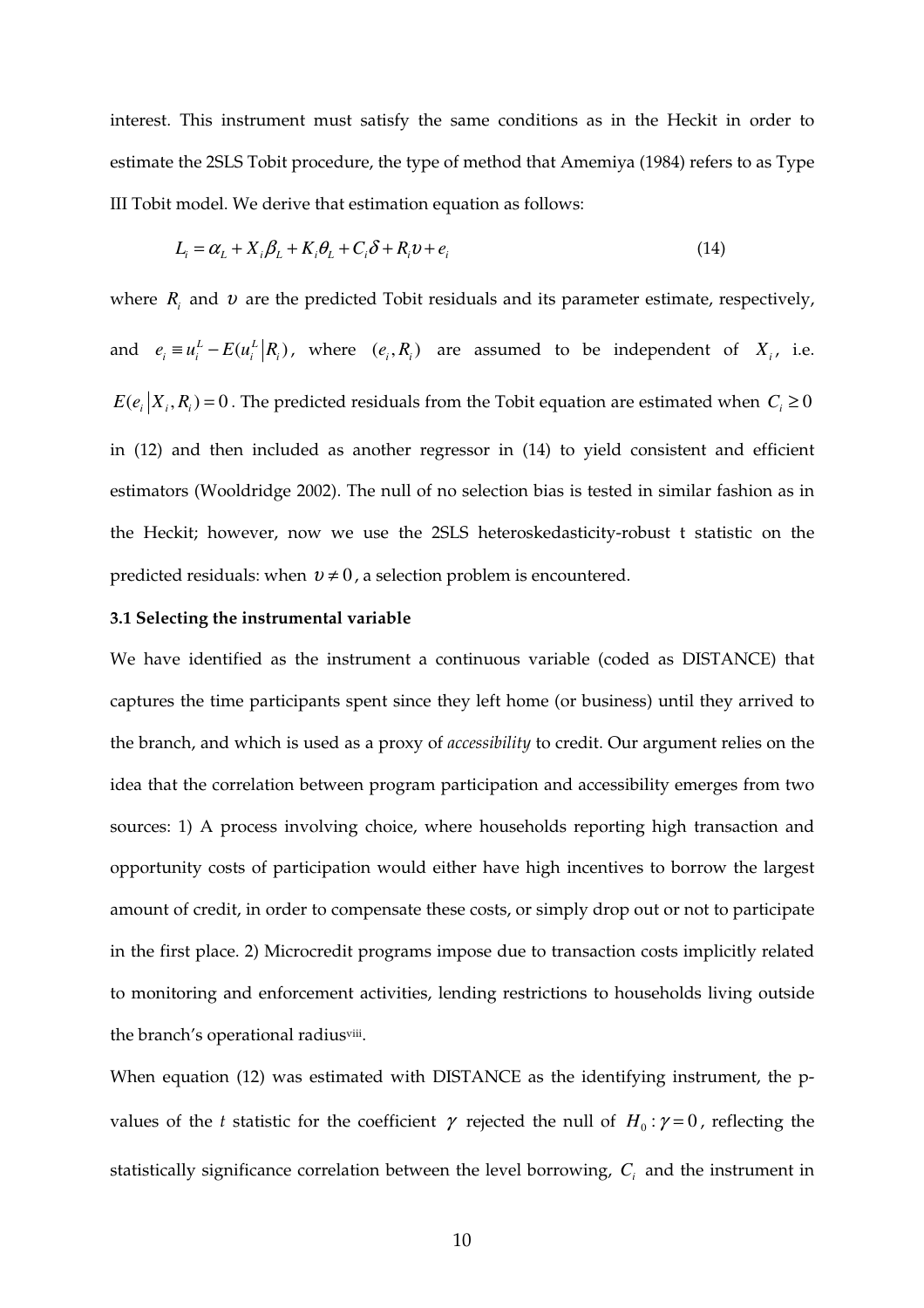$Z_i$ ; however, when  $Z_i$  was included in equation (13), the parameter estimate  $\gamma$  accepted the null of no correlation against  $L_i$  (see table 2)<sup>ix</sup>. As a result, we were able to use DISTANCE in the Tobit selection procedure to test for the underlying assumption of no selection bias.

## INSERT TABLE 2 ABOUT HERE

Note that the predicted residuals from the second-stage Tobit selection equation presented in table 3 (and coded as RESID) report insignificant levels in the parameter estimate  $v$ , confirming, as in the parameter estimate  $\lambda$  of the inverse Mills ratio in the Heckit procedure (coded as MILLS), the assumption of no self-selectivity. In this sense, the evidence suggests that increasing levels of borrowing are a function of policy-specifics that are exogenously determined by the lender. We found no evidence to imply that it is due to unobservable factors that are related to individual choice or preferences.

In order to confirm the assumption of exogeneity, we exploit the qualities of the Hausman's procedure (Hausman 1978) by testing under the null hypothesis that the asymptotic covariance matrix of the 2S-Tobit selection equation is not systematically larger than the OLS estimator. In order words, we examine under the null if  $p \lim d = 0$ , where **d** =  $b_{2S-7obit} - B_{OLS}$ , whereas under the alternative, *p* lim **d** ≠ 0. Following Greene (2003:83) we compute the Hausman statistic in STATA as follows:

$$
H = (\hat{b}_{2S-Tobit} - \hat{B}_{OLS})^{\dagger} \left\{ Est. Asy. \text{Var}\left[\hat{b}_{2S-Tobit}\right] - Est. Asy. \text{Var}\left[\hat{B}_{OLS}\right]\right\}^{-1} \left(\hat{B}_{OLS} - \hat{b}_{2S-Tobit}\right) \xrightarrow{d} \chi^{2}(J)
$$

The computed Hausman statistic reports a very small value,  $\chi^2(13)$  = 0.63, suggesting that we cannot reject the null that the  $\hat{B}_{OLS}$  and  $\hat{b}_{2S-Tobit}$  are both consistent, and  $\hat{B}_{OLS}$  efficient relative to  $\hat{b}_{2S-{\it Tobit}}.$  In this sense, by following a geographical criterion during the process of data collection, we were able to control for local factors that could potential cause an *endogeneity* problem, allowing us to concentrate on the OLS results discussed below.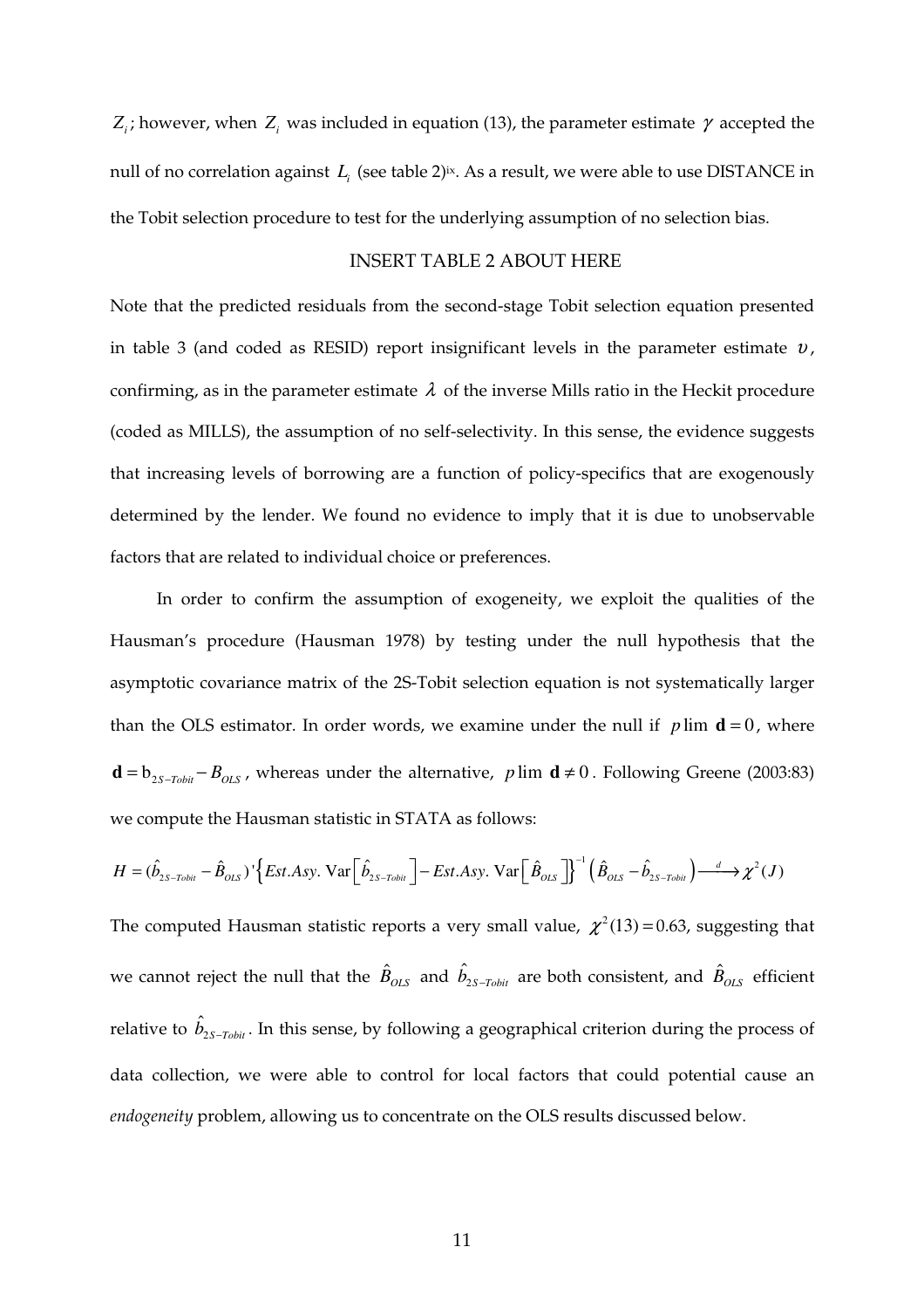#### **4. The impact of microcredit on labor intensity**

As both the units of labor,  $L_i$ , and the maximum amount of credit,  $C_i$ , are in logarithmic form, the parameter estimate  $\delta$  measures the *elasticities of* (latent) *units of labor in hours invested with respect to credit*. The slope coefficient reports a positive sign and statistical significance at the 5%, although the magnitude of the impact appears to be small. More precisely, the econometric results suggest that if the maximum amount of credit had gone up by one percent, the units of labor invested is predicted to increase in the order of 0.029%, *ceteris paribus*.

For comparative purposes, we have estimated equation (13) with  $I_i$  in substitution of  $C_i$ , where  $I_i$  is the same dichotomous variable used in the Heckit procedure that takes the value  $I = 1$  for treatment households, and  $I = 0$  for the corresponding control group. In this case, the coefficient of  $\delta$  reports the difference in the mean log of units of labor, which can be used to estimate the percentage change of units of labor invested by treatment households relative to the control group. In order to do so, we follow Halvorsen and Palmquist (1980) and take the antilog of  $\delta$  to obtain  $(e^{0.233}) = 1.2624$ , suggesting that the *median* of units of labor invested by treatment households was higher than that of the control groups by about 26%, *ceteris paribus*.

We are also interested in examining the impacts of credit over time. This is particularly important due to the fact that microcredit programs extensively use progressive lending as an incentive device to mitigate moral hazard and reduce operational costs in the long run.

Our survey collected data about the length of membership, which measures the number of years of program participation. This variable (coded as MEMBERSHIP) takes a value  $M_i > 0$  for treatment households and  $M_i = 0$  for control groups. However, since we expect  $M_i$  to be correlated with the upper limits of progressive lending, we have included  $M$ <sub>*i*</sub> in equation (13) in substitution of  $C$ <sub>*i*</sub>, where the parameter  $\delta$  now captures the *semilog*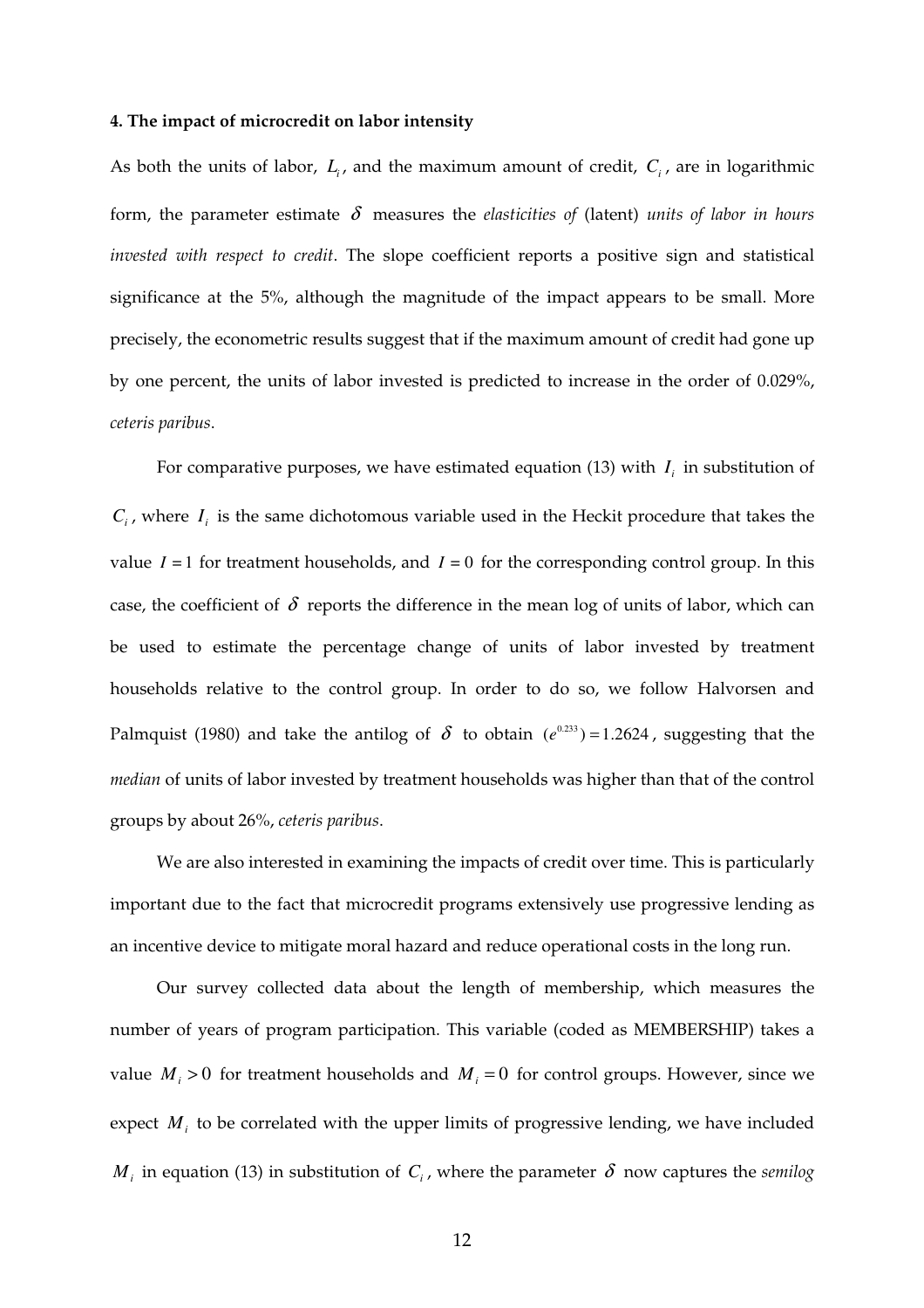of units of labor invested with respect to the length of membership. In other words, the slope coefficient of  $M_i$  measures the constant proportional or relative change in the number of units of labor invested for a given absolute change in the length of program participation.

The results from the estimation equation with  $M_i$  as the impact variable are presented in table 3. The coefficient  $\delta$  reports statistical significance at 1%. Other things held constant at the mean, the number of units of labor invested is predicted to increase at the annual rate of 9.2% after joining the microcredit program. In order to estimate the rate of growth over the period of time that treatment households had participated in the credit program, we compute the *compound* rate of growth using the *antilog* of  $\delta$  as follows: [(antilog( $\delta$ )-1)x100].

Our results predict a compound rate of annual growth in units of labor invested in the order of 9,6%, which is slightly higher than that of 9.2% obtained from the *instantaneous* estimation. Note that the value reported from the constant is equal to 6.2. Since the constant reflects the *log* of units of labor invested at the beginning of program participation, then by taking the antilog of 6.2, we can estimate the average number of hours invested by control households. We predicted this value at approximately 499 hours per month. In this sense, after one year of program participation, an average household would be able to increase the number of units of labor invested in income-generating activities from 499 to 547 hours per month. Our results clearly reflect the involvement of more than one household member in income-generating activities, which as discussed in section 1, could potentially have negative impacts on children´s schooling, or after reaching certain income levels, go beyond the boundaries of the household, and *indirectly* benefit poor laborers. We examine in section 5 the indirect impacts on labor hiring before analyzing the impact on children's schooling in section 6.

## **5. Indirect impacts on labor hiring**

Our sample survey collected a continuous variable, *W<sup>i</sup>* that captures information about labor expenditure. This variable, which is coded as WAGEXP, is essentially the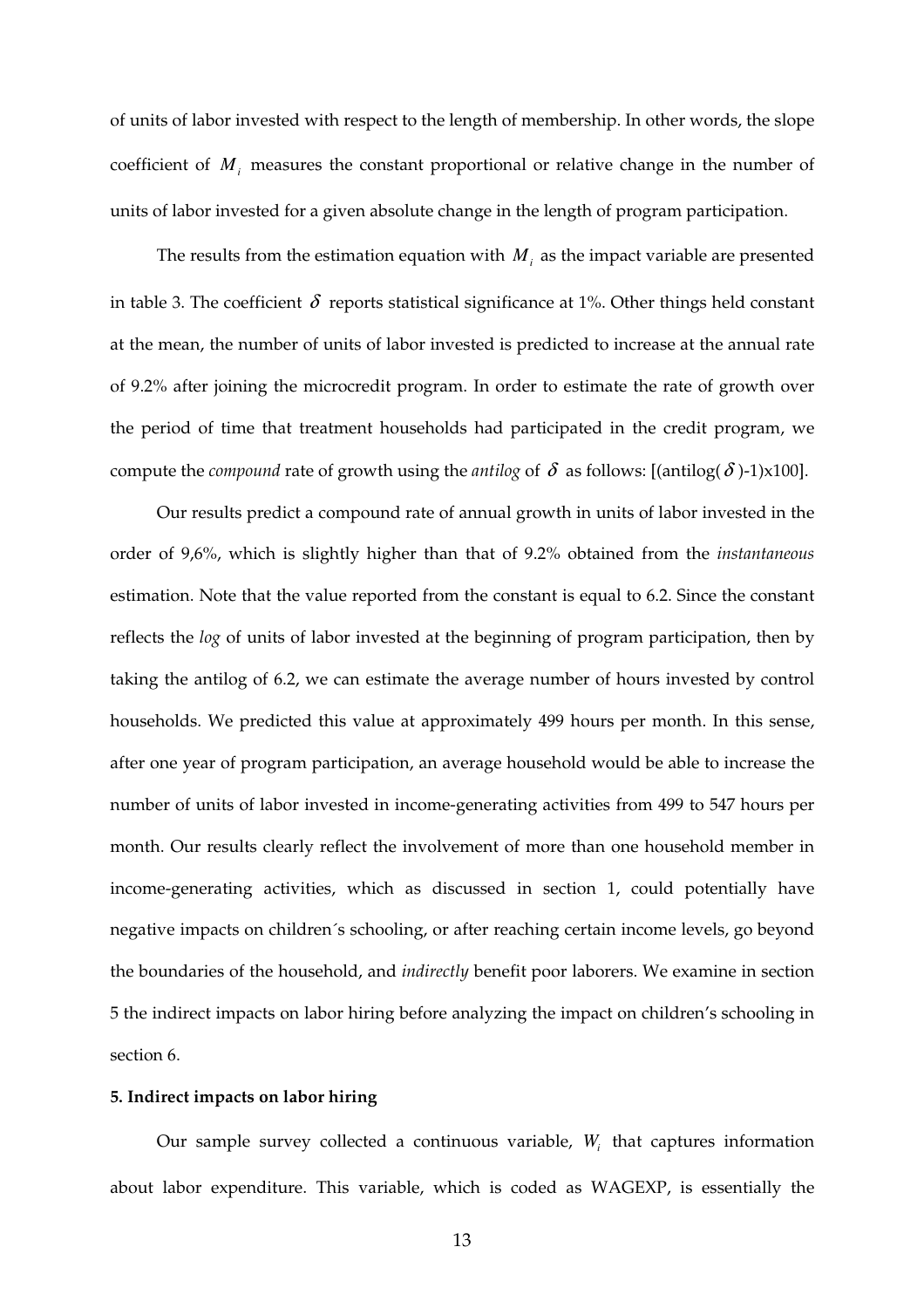product of the number of units of labor hired by the enterprising household and the wage rate per unit of labor, i.e.  $W = L^h \lambda(w)$ <sup>x</sup>. In an earlier examination of WAGEXP, we found that a large percentage of participating households did not hire labor. In fact, just about 15% of the sample did actually employed laborers. In this sense, we had two groups of households: one reporting a maximum level of labor expenditure, and another consisting of households that did not report information on labor expenditure. Thus, the continuous variable  $W_i$  takes a maximum value and a lower threshold zero in the form  $W_i = \max(W_i^*, 0)$  , where  $W_i = W_i^*$  if  $W_i^* > 0$  i.e. if households report labor expenditure, and  $W_i = 0$  if  $W_i^* \le 0$ , i.e. if households do not report labor expenditure. Since we have a *censored* sample, we decided to follow a Tobit specification equation (Tobin 1958) in the form:

$$
W_i^* = \alpha_w + Y_i \beta_w + u_i^w \tag{15}
$$

where *Y<sub>i</sub>* is a continuous variable that measures household income, and  $\beta_w$  and  $u_i^w$  are the slope coefficient and the error term, respectively. Since we have a data-censoring case demanding the latent variable  $W_i^*$  to follow a homoskedastic normal distribution, we have transformed WAGEXP into logarithmic form (coded as LGWAGEXP) to make this assumption more reasonable. Note that this model contains similar characteristics of the first-stage Tobit selection equation previously specified in equation (6), where the probability of observing  $W_i > 0$  and  $W_i = 0$  are  $\phi(\cdot)$  and  $p(W_i^* < 0) = \Phi(0)$ , respectively, and where  $\phi(\cdot)$  and  $\Phi(\cdot)$  denote the density function and the cumulative density function of the standard normal.

The reason of following a standard Tobit specification equation comes from the fact that we are interested in analyzing the conditional mean function of the observed dependent variable *W<sup>i</sup>* that is censored at zero for enterprising households with no labor-hiring, and with disturbances normally distributed. The use of OLS for the sub-sample for which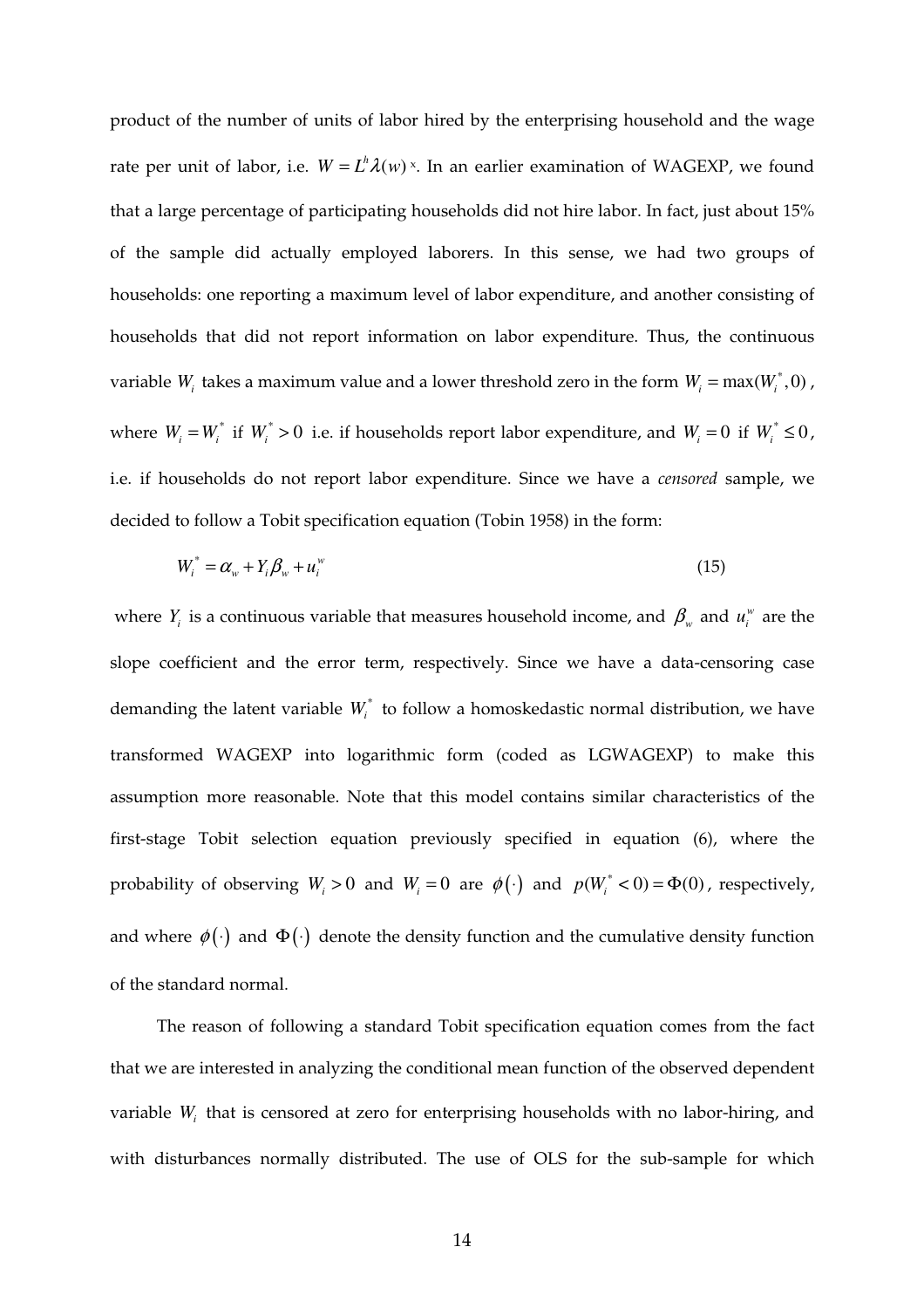$W_i^* > 0$  would have produced an inconsistent estimator  $\beta_w$  since we are using only the data on uncensored observations, causing a downward bias result (Greene 2003).

As both labor expenditure and household income are in logarithmic form, the parameter estimate  $\beta$  in equation (15) measures the elasticity of *latent* expenditure on efficiency labor with respect to household income. In an attempt to capture any *direct* relationship between labor hiring and credit, equation (15) was estimated with the logarithm of the maximum amount of credit borrowed,  $C_i$  in substitution of  $Y_i$ , as explanatory variable. In this case, the slope coefficient measures the *elasticity of labor expenditure with respect to credit*. For comparative purposes, we also included, separately,  $I_i$  and  $M_i$  in substitution of  $C<sub>i</sub>$  in order to examine any direct impact of program participation, and the length of membership, respectively, on labor expenditure. The results from the Tobit equations are presented in table 4.

## INSERT TABLE 4 ABOUT HERE

Although the coefficient of  $C<sub>i</sub>$  reports a positive sign, we did not find any evidence to confirm a *direct* impact of credit on labor expenditure. The same statistical insignificance was found when equation (15) was computed with  $I_i$  and  $M_i$ , as the impact variables. We find, however, a large elasticity of labor expenditure with respect to household income. Other things held constant, a one percent increase in the level of household income was predicted to give rise to a 7.8 percent in labor expenditure, which supports the hypothesis of an *indirect* impact of credit through an income rise. The large elasticity can be explained by low initial wages relative to household income. If by borrowing capital, enterprising households manage to increase the level of household income, then an increasing probability of labor expenditure is observed. Although the computed elasticities derived from the Tobit equation give us interesting information about the large responsiveness of the labor expenditureincome relationship, it does not tell us at what level of income enterprising households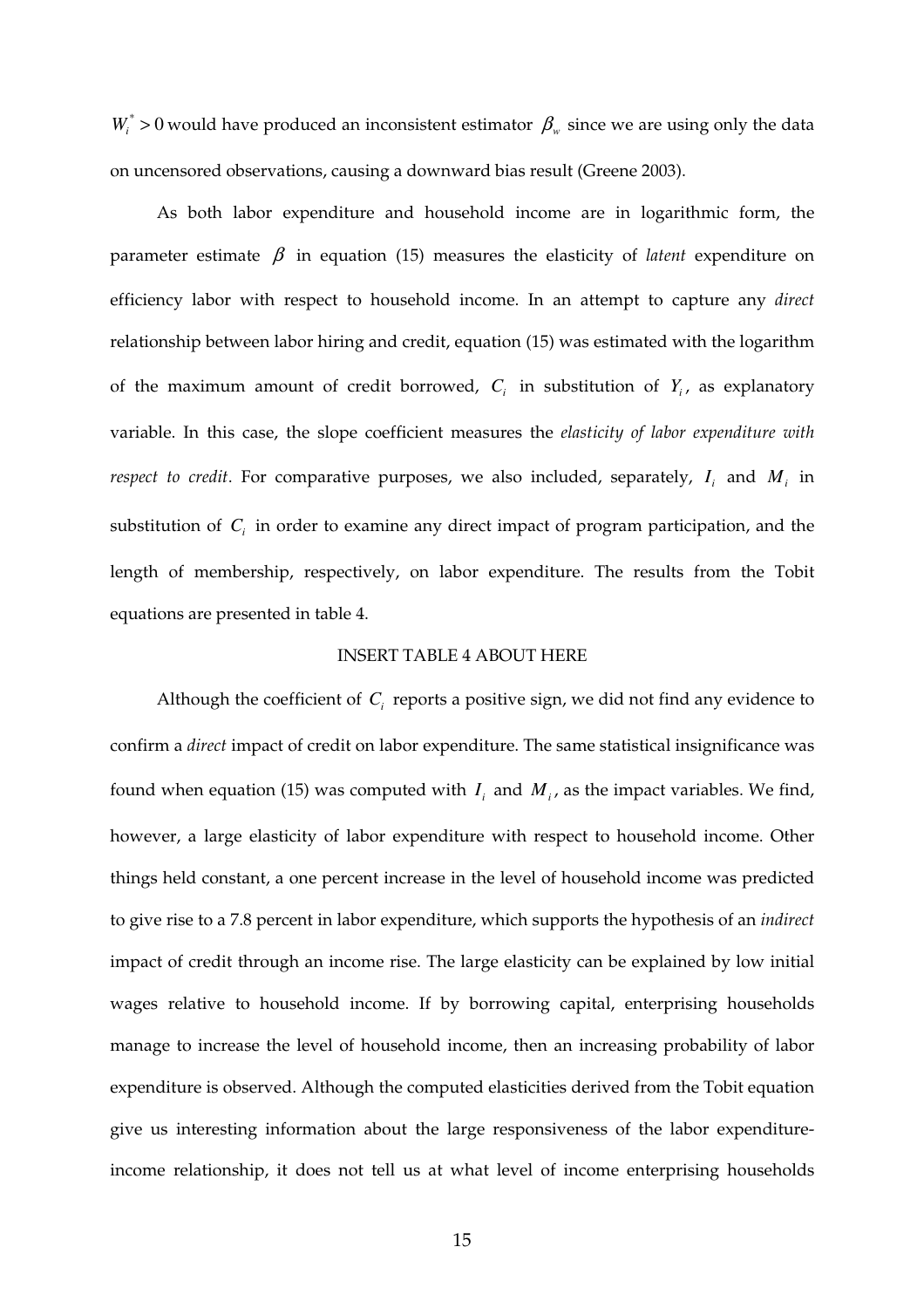actually hire labor. In order to estimate this income level, we transform the logs of  $W_i$  and  $Y_i$ into linear variables and then computed equation (15) accordingly. The results are presented in figure 2.

## INSERT FIGURE 2 ABOUT HERE

The slope coefficient  $\beta$  now reports the predicted values of an *absolute change* in  $W_i$ conditional upon an *absolute change* in *Y<sup>i</sup>* . As we hypothesize graphically in figure 1, at low levels of income, no household will hire workers given the relative high cost of buying efficiency units of labor, and they remain self-employed. Our estimations suggest that after reaching a minimum level of income,  $\overline{Y}$ , predicted to be in the order of 18,700 pesos or about 1700 dollars per month, enterprising households begin to consider hiring labor. After point *Y* , which we envisage as a *platform for employment generation,* the propensity of labor expenditure becomes positive and significant: a one-peso increase in the level of household income was predicted to give rise 29 cents in labor expenditure, *ceteris paribus*.

Note that the estimated income of the employing household is well above the *capability-based* poverty line derived by Sedesol (2002) for urban poverty in Mexicoxi. It seems that at low levels of income, the cost of hiring units of efficiency labor is too high, either due to low levels of productivity or informational asymmetries. Mosley and Rock (2004:477) have reported qualitative evidence from Africa showing poor enterprising households being reluctant to hire workers due to *"a very considerable perceived risk associated with the initiation of financial relationships going outside the family".* In our study, narrative evidence shows that labor hiring also emerges when the supply of labor from household members reaches its maximum (point  $L^H$  in figure 1). Take the following case:

Mr A lives with his mother and two younger sisters in San Miguel Teotongo, in the Iztapalapa District. He has a small grocery shop located in a neighborhood about 40 minutes from his place of residence. He is the only source of household income since his sisters are students, and his mother, responsible for housework and other chores. As a competitive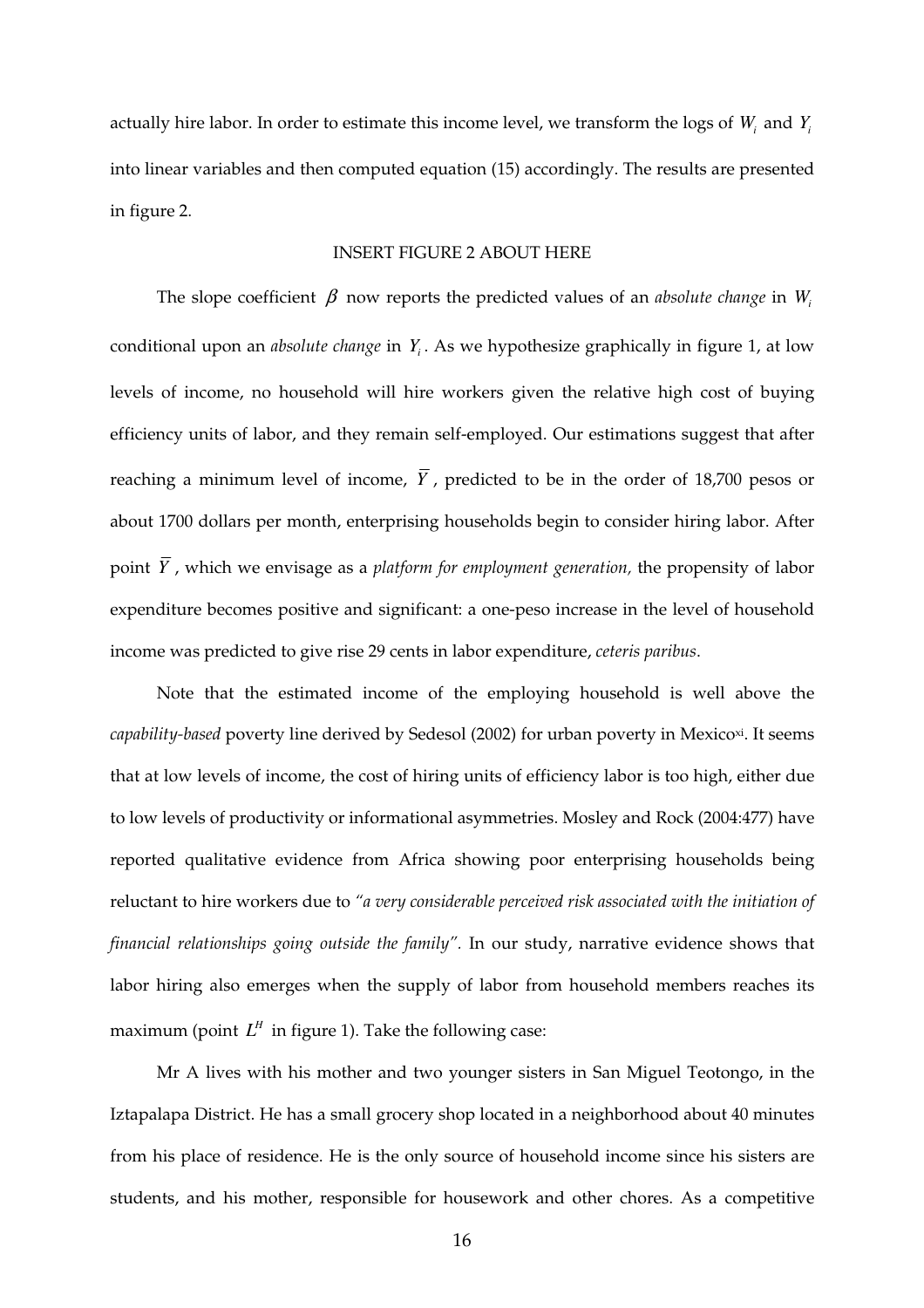strategy, he decided to offer late opening hours that became afterwards a 24-hours service, 7 days a week. At nights, the main selling products are beer, spirits and food. In order to attend the grocery shop throughout the night, he hired two waged-workers. He pays 850 pesos each (some US \$76) for about 40 hours per week. This about 2.2 times the estimated capability based poverty line estimated for urban areas in Mexico.

Based on the data reported by Mr. A, we estimate an average household income in the order of 1728 US dollars per month, which after weighted by equivalence factors (see Rothbarth 1943), yields an income per adult equivalent 3.15 times the capability based poverty line. When we asked Mr. A. the reasons for employing laborers he said: *"The business has been growing and I wanted to open the shop longer hours but I cannot work 24 hours, you know. My sisters and my mother cannot help me either. It is too risky to work at nights. That is why I decided to hire my employees..."* Interview: Int2-01302004.

Although we find no evidence of labor hiring below the *capability-based* poverty line, we did find that 27% of the hired laborers were below a *food-based* poverty line derived by Sedesol (2002), which identifies extreme deprivation in urban areas, and almost 60% were below an *asset-based* poverty line, which has been derived to measure moderate poverty.

The empirical evidence also reports important differences between treatment and control households in relation to the wage paid to laborers relative to the poverty lines. For analytical purposes, we focus on the *capability-based* poverty line. While laborers hired by treatment households received a wage 25% above the poverty line, the corresponding control groups paid a wage far below that threshold of deprivation (about 64.4%). It would seem that there is a positive impact of program participation on laborers' welfare. Evidence from a cross-tabulation show a statistical significant association at the 0.05 level between treatment and control groups in relation to the units of labor hired, measured in hours per week. Workers employed by treatment households worked on the average 34 hours per week vis-à-vis 19.7 hours reported by workers employed by control households (see table 5).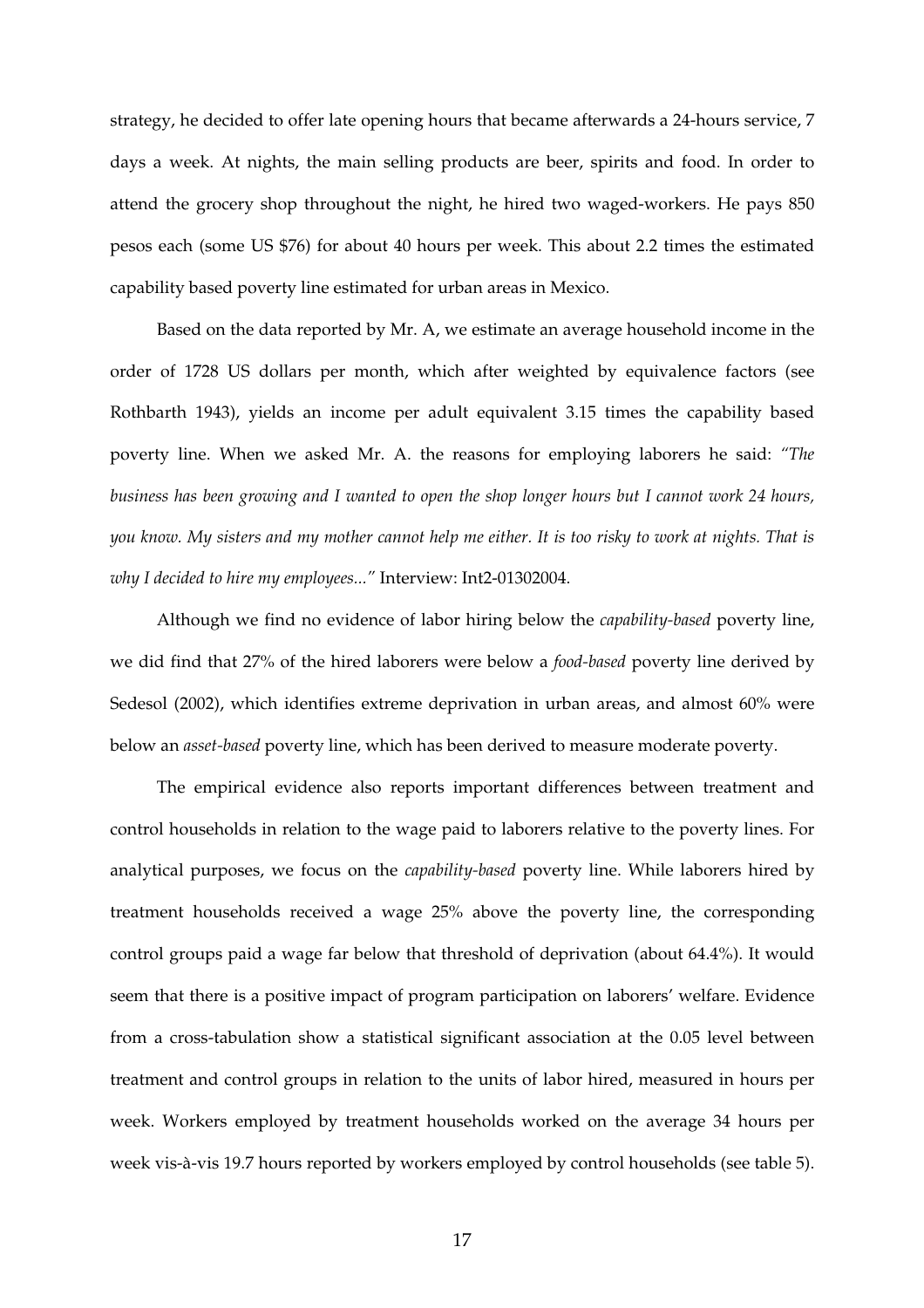This could ultimately benefited poor laborers.

# INSERT TABLE 5 ABOUT HERE

## **5.1 Labor intensity** *vs***. labor efficiency**

The difference in the wage rate reported in table 5 could also be due to efficiency factors. We remind the reader that labor expenditure, W, is given by the product  $L^h \lambda(w)$ , where  $L^h$  is the number of units of labor hired, and  $\lambda(w)$  measures labor efficiency. Therefore, by deriving the elasticity coefficient  $(dW/W)/(dL^{h}/L^{h})$ , we can get a linear parameter estimate from  $d(\ln W) / d(\ln L^h)$ , and then estimate a relative change in labor efficiency,  $d\lambda(w)$ . If the computed elasticity is greater than one, then an efficiency factor might be driving up the wage rate.

Consequently, we estimate the predicted elasticity coefficient by computing the regression equation  $W_i = \alpha_w + L_i^h \beta_w + u_i^w$  on the observed values,  $W_i$ . The regressor  $L_i^h$  is a continuous variable that captured the number of units of labor hired (in hours) per month. This variable is transformed into logarithmic form and coded as LGHOURSLABPM. As both labor expenditure,  $W_i$ , and units of labor hired,  $L_i^h$ , are in log form, we are able predict the *relative change in labor efficiency*.

The results from the regression equation report an elasticity in the order of 1.19 and statistically significant at 1% level (*t*–statistic= 5.73, *p*= 0.00)<sup>xii</sup>. Our findings suggest that enterprising households not only increase labor expenditure as a consequence of higher levels of labor intensity, but also due to efficiency factors. Unfortunately, given data restrictions, we were unable to determine whether wage differences emerged as an indirect effect of program participation or simply because better off households were able to hire relatively more skilled workers. We speculate the former given the proximity of the predicted elasticity to the unity, although more research will be needed to confirm such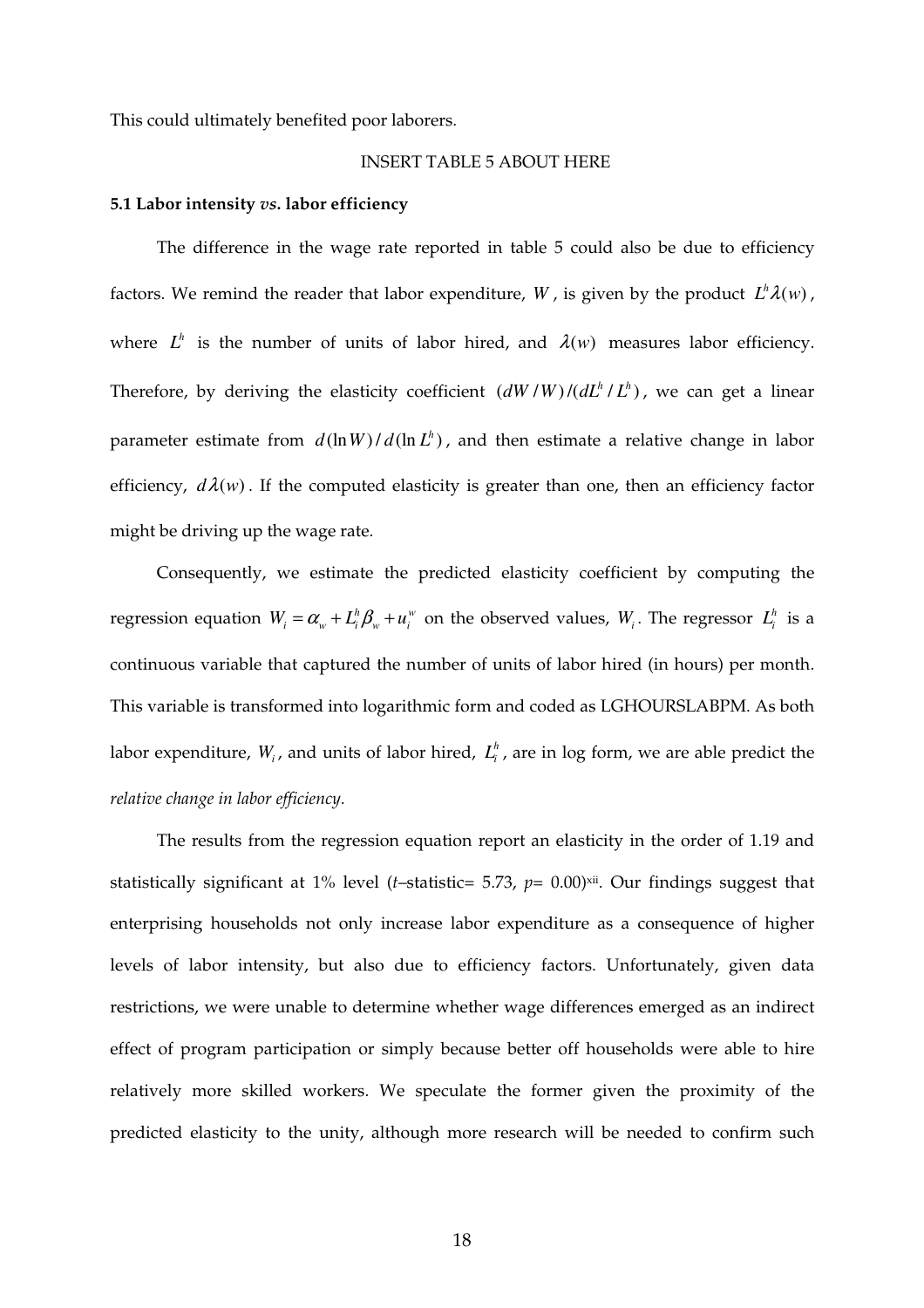supposition. In the following section, we examine the impact of microcredit on children schooling.

#### **6. The impact of microcredit on children´s schooling**

The examination of the impact of credit on children schooling is particularly relevant in the context of the income-human capital relationship that affects children´s future earnings. Our argument relies on the strong and positive association between children's schooling and *future* levels of labor productivity (see e.g. Spence 1973 and Schultz 1988). On the one hand, if rising levels of labor intensity, as a result of participating in a microcredit program, increase the propensity of child labor from young family members, then long-run patterns of development could be seriously compromised. On the other hand, if access to credit plays the role of an *ex-post* risk-coping mechanism against idiosyncratic income variability and transitory external shocks, then an *indirect* impact on children's schooling could be observed, with long-run effects on labor productivity, and the poverty trap<sup>xiii</sup>.

The particular characteristics of the education system in Mexico, where primary and secondary instruction are free of tuition fees, complicated the use of household expenditure on formal education as a variable to fully capture the level of households´ investment in human capital. In fact, the use of such a variable would have only accounted for seasonal expenditure on uniforms, shoes or stationery. For that reason, we decided to concentrate on a qualitative response variable (coded as SCHOOLING) that captures household decisions of whether or not stop sending their children to school. We considered children aged 5 to 17 from the sampled households at the time the survey was conducted. The nature of this variable allows us to predict the *propensity* of children's dropouts by the estimation of a probit model (Goldberger 1964) in the form:

$$
c_i^* = X_i \beta + u_i \tag{16}
$$

which is based on an underlying response variable  $c_i^*$  that takes the values  $c = 1$  if  $c_i^* > 0$ , i.e. if household *i* decides to stop sending their children to school; and  $c = 0$  otherwise.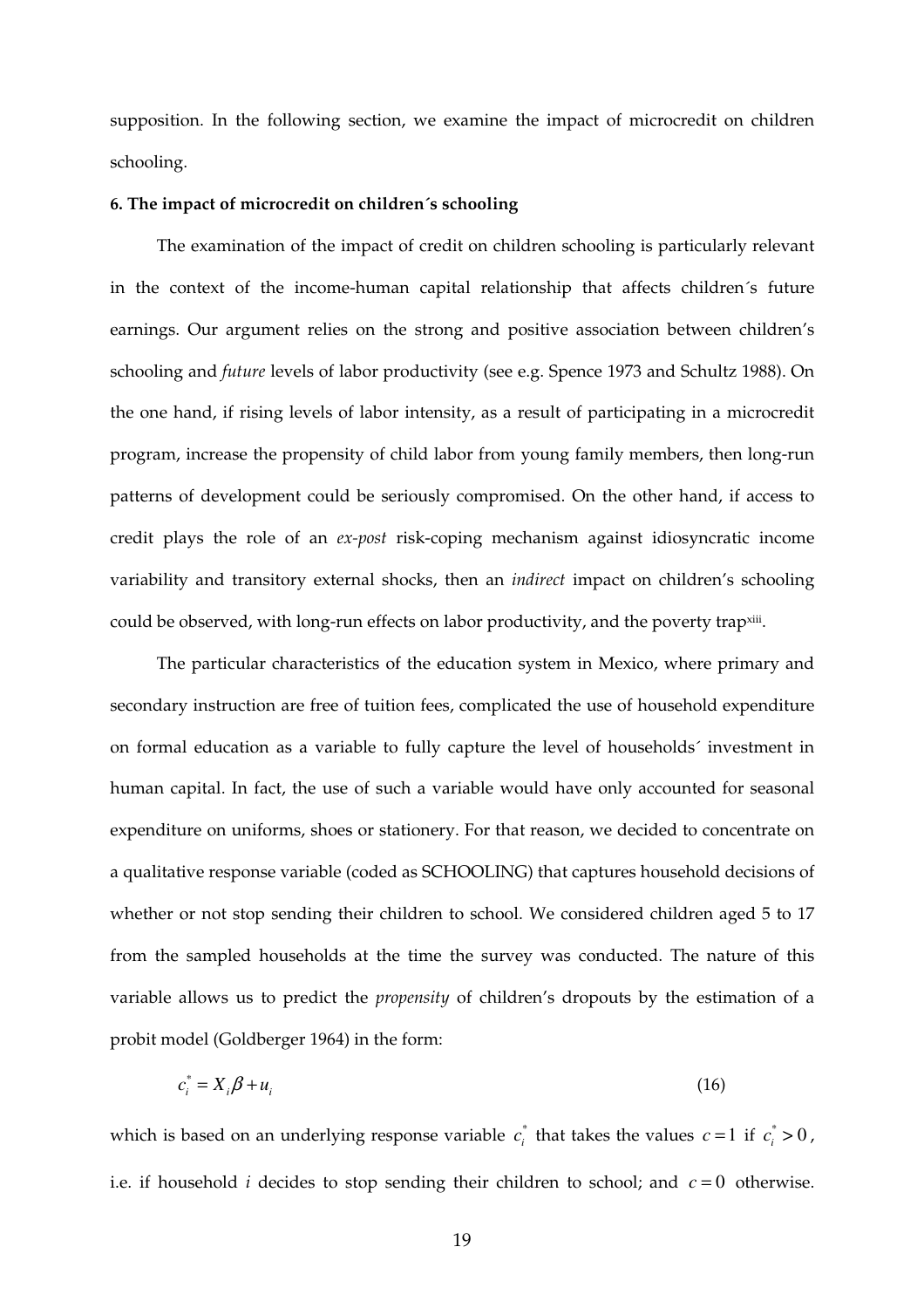Equation (16) is defined by the probability function

$$
\text{Prob}(c_i = 1 | X_i) = \int_{-\infty}^{X_i \beta} \phi(t) dt = \Phi(X_i \beta)
$$
\n(17)

where the observed values captured in *c* follow a binomial distribution with probabilities depending on *X<sup>i</sup>* . In other words, we assume that at least a group of independent variables in *X<sup>i</sup>* explain the decision to stop sending children to school. In order to derive the marginal effects of model (16), we estimate the effect of one unit change in the explanatory variables on the probability of children´s dropouts as follows:

$$
ME = \frac{\partial P(c_i = 1)}{\partial X_i} = \frac{\partial \Phi(X_i \beta)}{\partial X_i}
$$
(18)

where the rates of change are computed in STATA at the means of the independent variables<sup>xiv</sup>. We have included in (16) the same vector of credit markets characteristics,  $K_i$ and the impact variable, *C<sup>i</sup>* , just as derived earlier in equation (12) to get:

$$
c_i = \alpha_c + X_i \beta_c + K_i \theta_c + C_i \delta + u_i^c \tag{19}
$$

where the slope coefficient  $\delta$  measures the impact of *a relative change in the units of capital borrowed on the propensity of children's dropouts.* Note that a *negative* sign in  $\delta$  is expected if *positive* impacts of microcredit are the desirable goal. We have estimated equation (19) with *I*<sub>*i*</sub> and *M*<sub>*i*</sub> in substitution of *C*<sub>*i*</sub> where  $\delta$  captures, in the case of the former, the impact of *program participation on the school enrolment status*, whereas in the case of the latter, the impact *of one additional year of program participation on the propensity of children's dropouts*. As we expected, the slope coefficient  $\delta$  reports a *negative* sign in each of the impact variables (see table 6).

## INSERT TABLE 6 ABOUT HERE

Other things held constant at the mean, the marginal effects of a one percent increase in the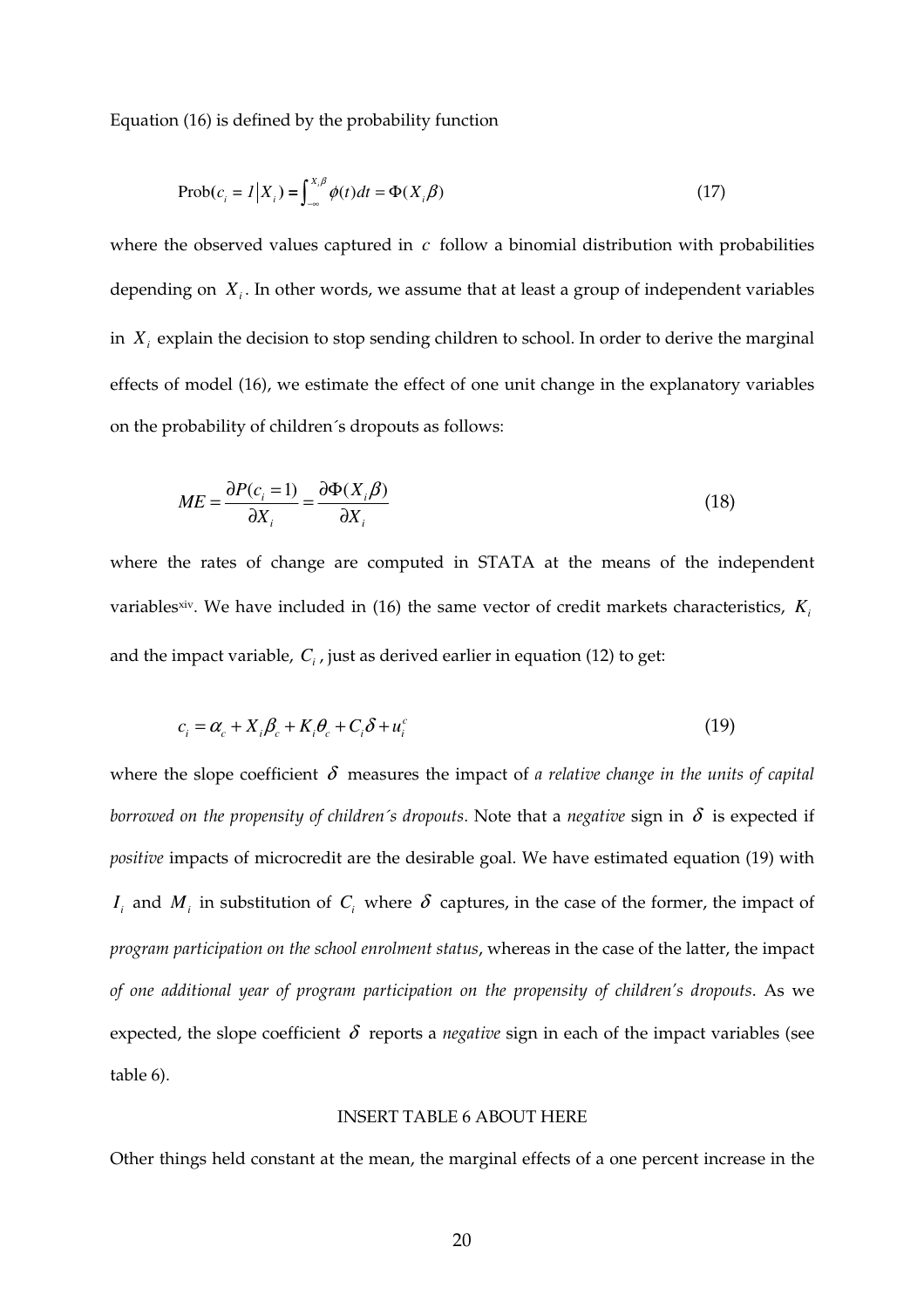amount of credit borrowed was predicted to *decrease* the probability of children's dropouts by about 0.023 percentage points. Similarly, when equation (19) was computed with *I* as the impact variable, treatment households reported, on the average, a 25% lower probability of withdrawing their children from school relative to the corresponding control group. Additionally, when equation (19) was computed with *M* as the impact variable, we find that the marginal effect of one additional year of participation in a microcredit program was predicted to decrease the probability of children's dropouts by about 0.040 percentage points, *ceteris paribus*. This relatively small impact may reflect three different phenomena:

1) The presence of a short-run opportunity cost of school enrolment that increases once children get older and are able to generate income. If by borrowing from a microcredit programme, households manage to increase labor intensity (as reported in section 4), then an increased propensity of employing units of labor from young family members may be observed. In that context, access to credit, in combination with other policies such as cash grants to poor children conditional on school attendance, could substantially reduce negative long-run impacts of credit on human capital.

2) A substitution effect that has been reported by Pitt and Khandker (1998) in the context of Bangladesh. This substitution effect could emerge between parents' and children's time in self-employment activities and group meetings. If by borrowing from a microcredit program women spend several hours in periodical group meetings, then the oldest children's time may be used to substitute the time women's withdraw from childcare or productive activities. In this sense, institutional efforts aimed to reduce the time-intensity of group lending technology could have important long-run impacts on human capital.

3) The effect of idiosyncratic income variability and transitory external shocks. When a household experiencing a sudden destabilizing event chooses to borrow additional money from, say, the local moneylender, this decision may prevent parents withdrawing their children from school in the short-run, although may actually increase the probability of

21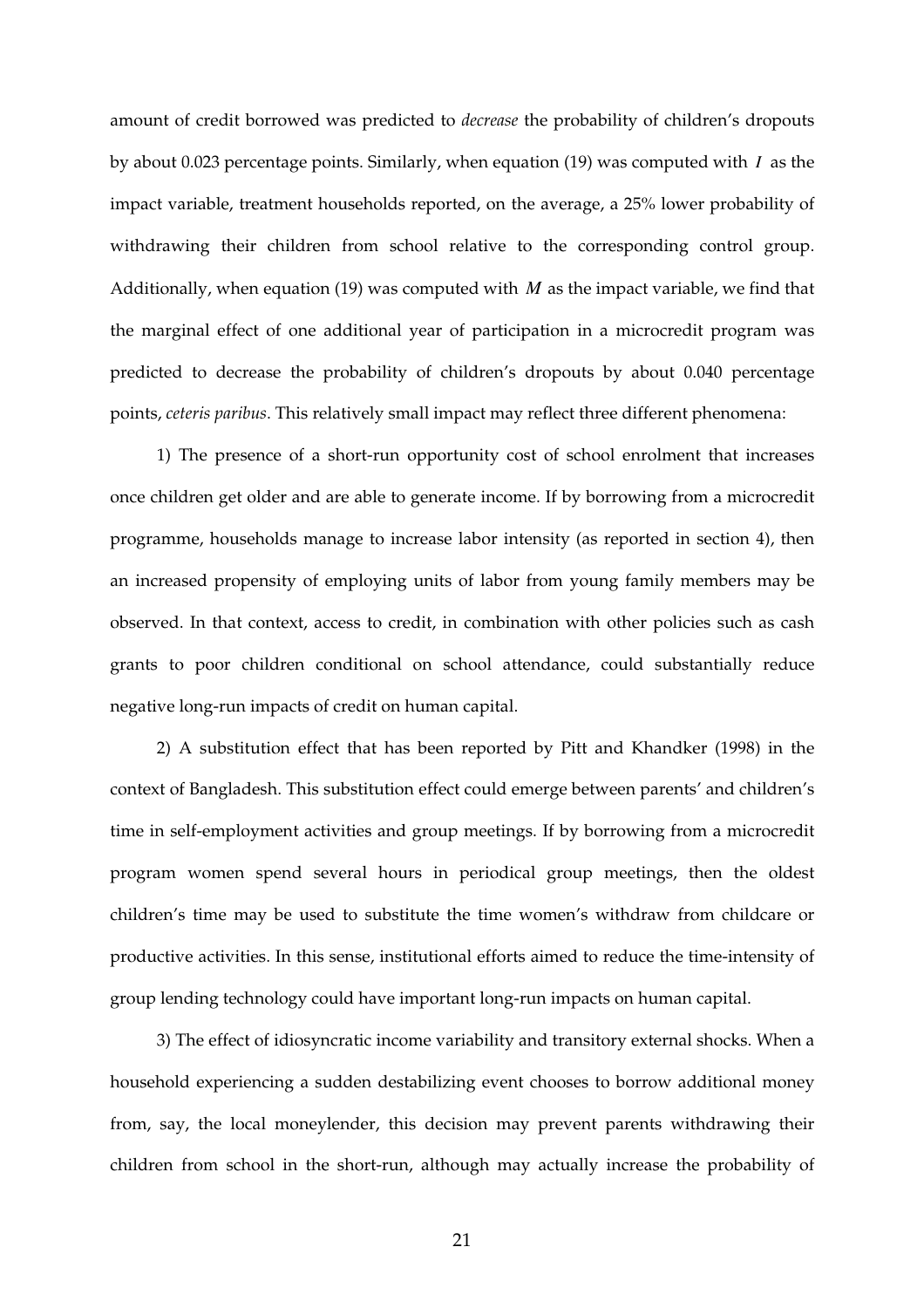children's dropouts in the long-run.

An interesting structural property of equation (19) with *M* as the impact variable is that allows us to estimate the predicted probabilities of children´s dropouts by different groups of households, overtime. To illustrate this, consider the following cases: *Group 1* is formed of women borrowing only from a microcredit program. *Group 2* is formed of women borrowing from a microcredit program and participating in rotating credit and savings associations (ROSCAS). *Group 3* is formed of women borrowing from a microcredit program and other lenders such as savings and credit co-operatives and moneylenders (FORMALCREDIT and MONEYLENDER, respectively). Finally, g*roup 4* is formed of women borrowing from a microcredit program, other lenders and participating in ROSCAS (see table 7).

## INSERT TABLE 7 ABOUT HERE

We have computed equation (19) employing the four groups of female borrowers and holding the rest of the variables at the mean. The slope coefficient reports the predicted probabilities of children's dropouts for an *absolute change in the length of program participation*. The results are shown in figure 3. As we expected, the slope coefficient shows a negative sign for each group of female borrowers, reflecting an inverse relationship between the length of program participation and children's dropouts; however, the magnitude of the impact is substantially different between groups, depending on the level of women's indebtedness. For instance, women with one year of program participation and borrowing only from a microcredit program (group 1) report a *decreasing* predicted probability of children's dropouts in the order of  $Pr(y_i = 0.23 | M_i = 1)$  relative to  $Pr(y_i = 0.27 | M_i = 0)$  of the control group, whereas women in the same category but with 5 years of membership reported a much lower probability  $Pr(y_i = 0.10 | M_i = 5)$ . We observed a very similar pattern in group 2, where women combined a microcredit with voluntary savings at rotating savings and credit associations.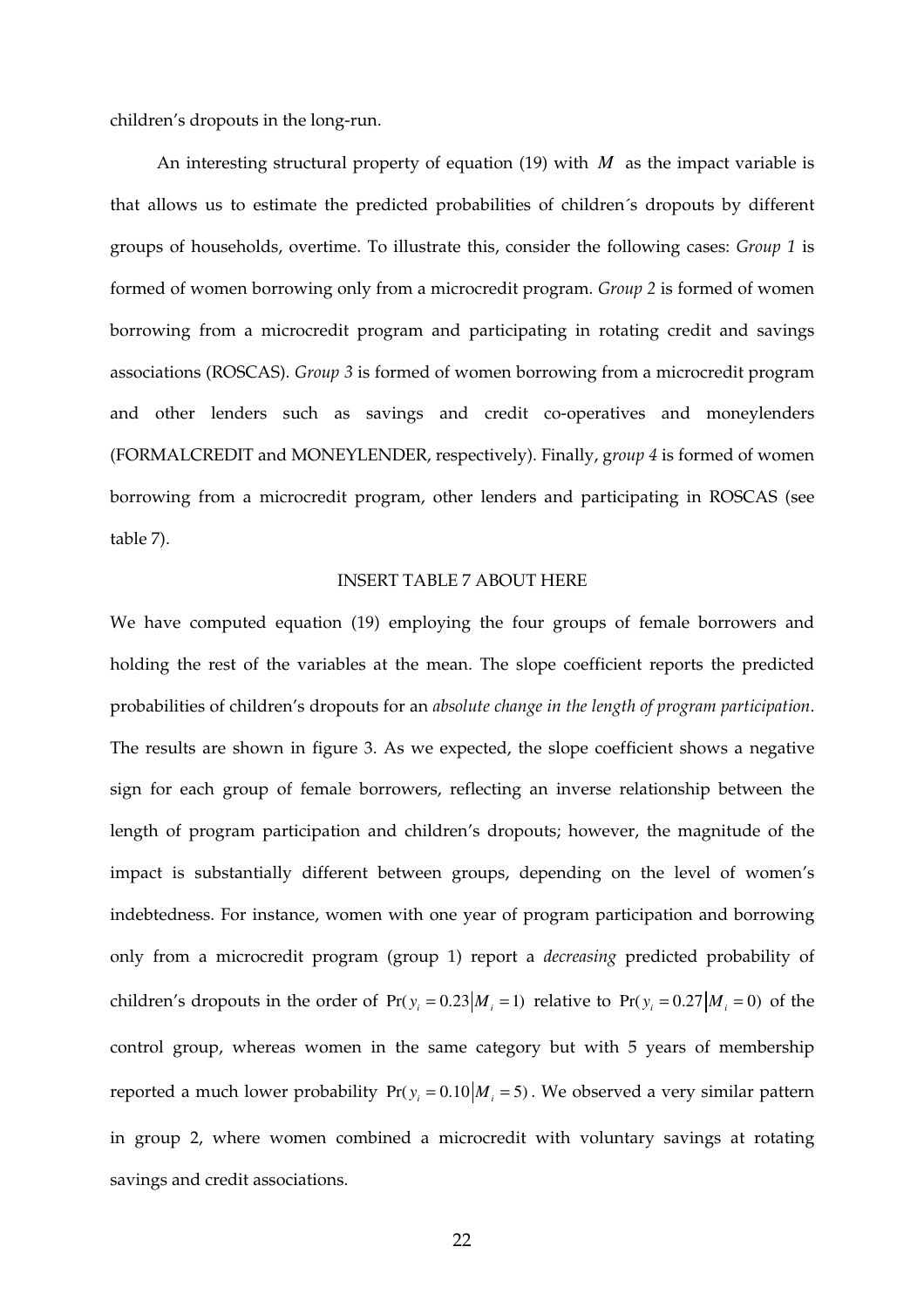## INSERT FIGURE 3 ABOUT HERE

On the contrary, women borrowing from both a microcredit program *and* other lenders, with no participation in ROSCAS (group 3) have a much higher probability of withdrawing their children from school. We estimate that by borrowing from a moneylender, women increase the probability of children´s dropouts up to 75% *ceteris paribus*, and although this probability falls overtime, the negative impact remains considerable high even after 5 years of program participation,  $Pr(y_i = 0.50 | M_i = 5)$ .

In this sense, institutional efforts aimed to design ex-post *protective* risk-coping products such *emergency loans* and *insurance schemes* could have important impacts on human capital. Moreover, ex-ante *preventive* services, additional to voluntary savings schemes, aimed to improve *financial literacy* could reduce the propensity of households falling into a cycle of debt. Although experimentation and analysis will be needed to identify costs and benefits of policies of this kind, it is clear that benefits from financial literacy may go well beyond the expected rate of loan default.

## **7. Conclusions and policy recommendations**

Our study has given important insights on the dynamics involving the relationship between credit and wider impacts on labor and human capital, with important implications for policy and institutional design: poverty targeting, either due to donors conditionality or organizational goals, is a common practice in microcredit to ensure that credit delivery reaches the intended beneficiary. This is done through indirect mechanisms such as upper limits on progressive lending or rigid monitoring devices such as periodical repayment schedules in group meetings that often keep out better off households from borrowing. However, the evidence suggests that poverty targeting may actually diminish important *trickle down* effects through labor markets that could *indirectly* benefit poor laborers. Once enterprising households reach a minimum threshold of income, estimated at a level approximately three times as high as the poverty line derived for urban poverty in Mexico,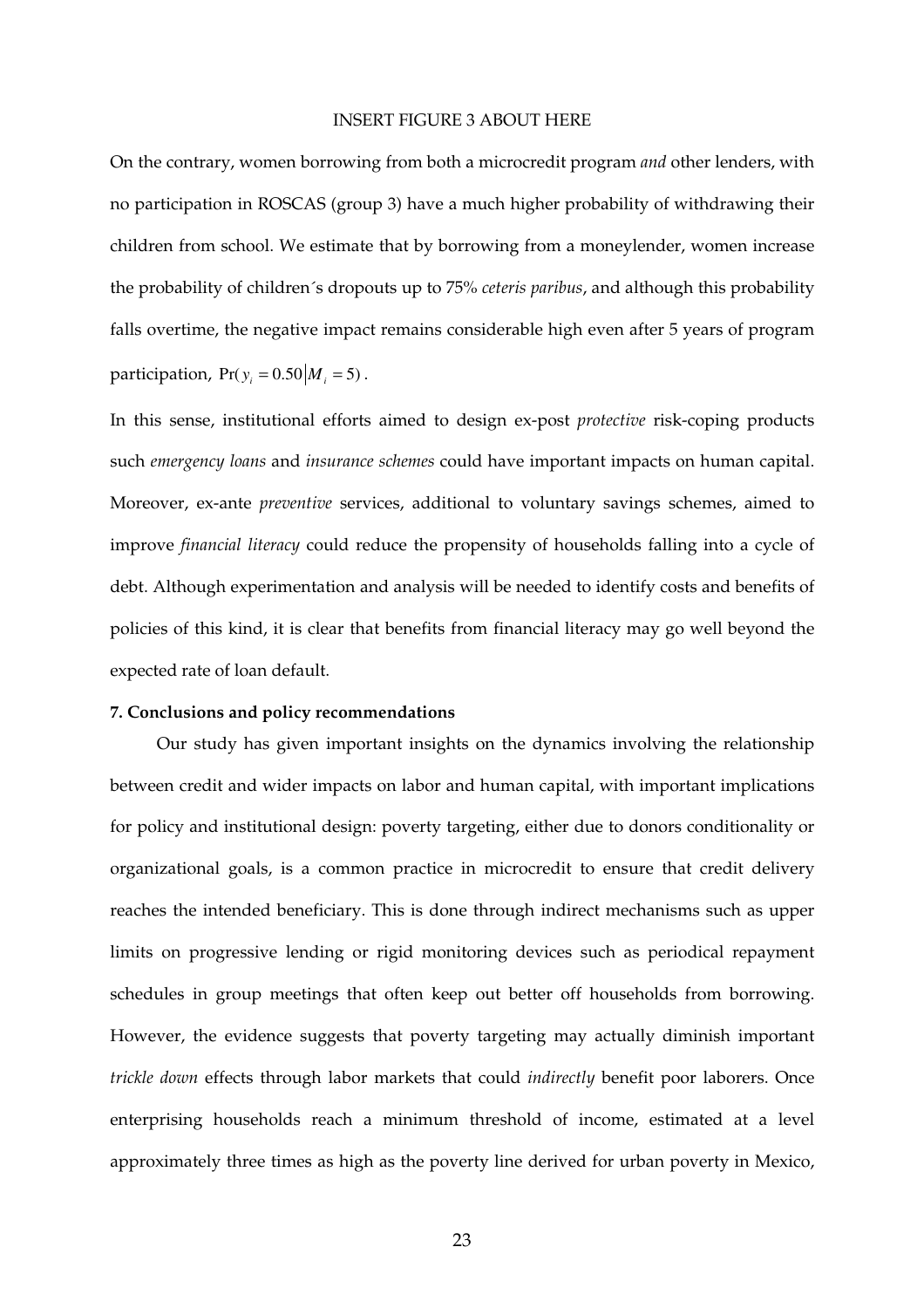the marginal propensity to hire units of labor increased significantly. We envisage that income level as a *platform for employment generation*. This platform is particularly important in the context of urban poverty, where farming activities are practically non-existent and labor usually represents the only income source for the *extreme poor*.

In this sense, by simply opening up the upper limits of progressive lending, microcredit programs could significantly increase the probability of achieving wider impacts through labor markets. As Mosley and Rock (2004:481) have pointed out *"this opens up the possibility that […] poverty impact may be maximized by targeting microfinance on the vulnerable non poor, allowing the labor market to assume the brunt of the poverty reduction job".*

The evidence also suggests that the rigidity of monitoring devices such as periodical repayment schedules in group meeting may prevent borrowers to invest more units of labor and consequently, diminish the propensity of labor intensity. The time-intensity of such peer-monitoring devices may also exacerbate the *substitution effect* between parents' and children's time in self-employment activities and group meetings, with adverse impacts on children´s schooling and long-run effects on human capital. In this sense, any possible policy action directed to cut down time in group meetings, through improvements in the prevailing lending technology and practices could have significant wider impacts on human capital. In that course, experimentation should be encouraged, and perhaps facilitated by governmental agencies and other donors, to improve market efficiency and poverty impacts, through a number of possible policy actions that we summarize in table 8.

Expanding access to credit (and other financial services) is, beyond all doubt, critical for the poor. However, design factors can constrain the magnitude of the expected impacts. In that context, we hope that our findings will serve as *stimuli* to the microcredit industry to explore other possible ways to improve practice and increase impact. In that effort, both institutions and households win, and the orthodox hypothesis of divisibility between equity and efficiency simply collapses.

24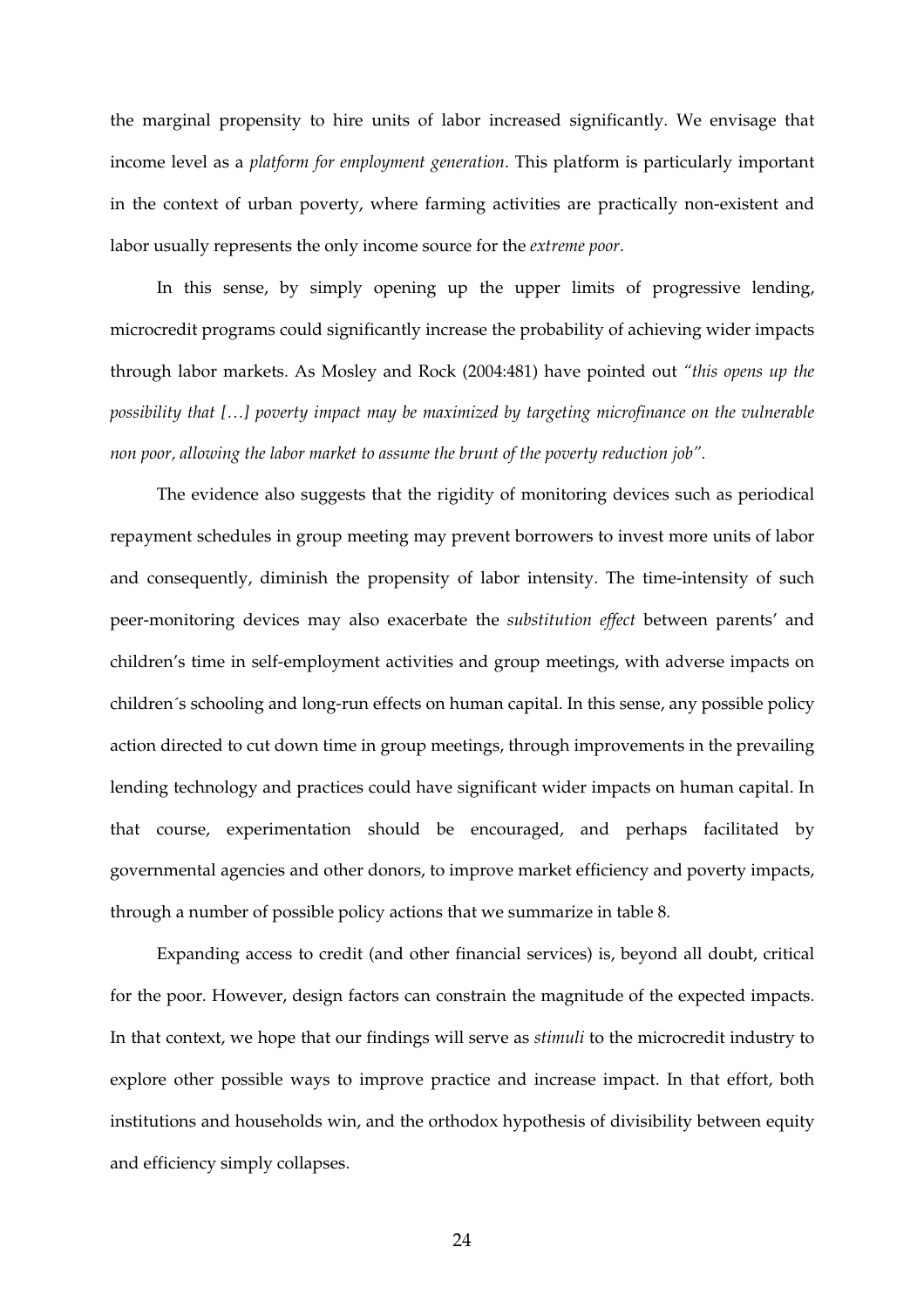# **Acknowledgements**

We would like to thank Malcolm Harper, Karl Taylor and Jenny Roberts, for valuable comments on previous versions of this paper. Special thanks are due to Vicente Fenoll at Fincomun, Alfredo Ubard at CAME, Armando Laborde at Promujer-Mexico, and staff members of the corresponding organizations for their support throughout the data collection. We gratefully acknowledge financial support from the National Council of Science and Technology of Mexico. All the errors are ours.

# **References**

Amemiya T. (1984) Tobit models: a survey, in: Journal of Econometrics, Vol. 84 pp. 3-61

Babbie, E. (1990) Survey research methods. Belmont, CA: Wadsworth

Bardhan, P. and Rudra, A. (1986) Labour mobility and the boundaries of the village moral economy in: Journal of peasant Studies, 13

Campbell, D. and Stanley, J. (1966) Experimental and Quasi-experimental designs for research, in: N.L. Gage (Ed), Handbook of research on teaching, pp. 1-76. Chicago: Rand McNally

Dasgupta, P. and Ray, D. (1986) Inequality as a determinant of malnutrition and Unemployment: theory, in: Economic Journal, 96

Dasgupta, P (1993) An enquiry into wellbeing and destitution. Oxford: Clarendon Press

Fink, A. and Kosecoff, J. (1985) How to conduct surveys: A step-by-step guide. Beverly Hills, CA: Sage Publications

Foster A. and Rosenzweig, M. (1996) Comparative Advantage, information and the allocation of workers to tasks: Evidence from an agricultural labor market, in: Review of Economic Studies, 63

Goldberger A. (1964) Econometric Theory. John Walley & Sons, New York

Greene W. (2003) Econometric Analysis. Prentice Hall, Fifth edition.

Halvorsen R. and Palmquist R. (1980). The interpretation of dummy variables in semilogarithmic equations, in: American Economic Review, Vol. 70 No. 3, pp. 474-5

Hausman J. (1978) Specification test in Econometrics, in Econometrica, 46, pp 1251-1271

Heckman J. (1979) Sample selection bias as a specification error, in Econometrica, Vol. 46, pp, 153-61

Klein L (1961) An introduction to Econometrics, Prentice Hall, Englewood Cliffs, N.J.

Leibbenstein, H. (1957) Economic backwardness and economic growth. New York: John Wiley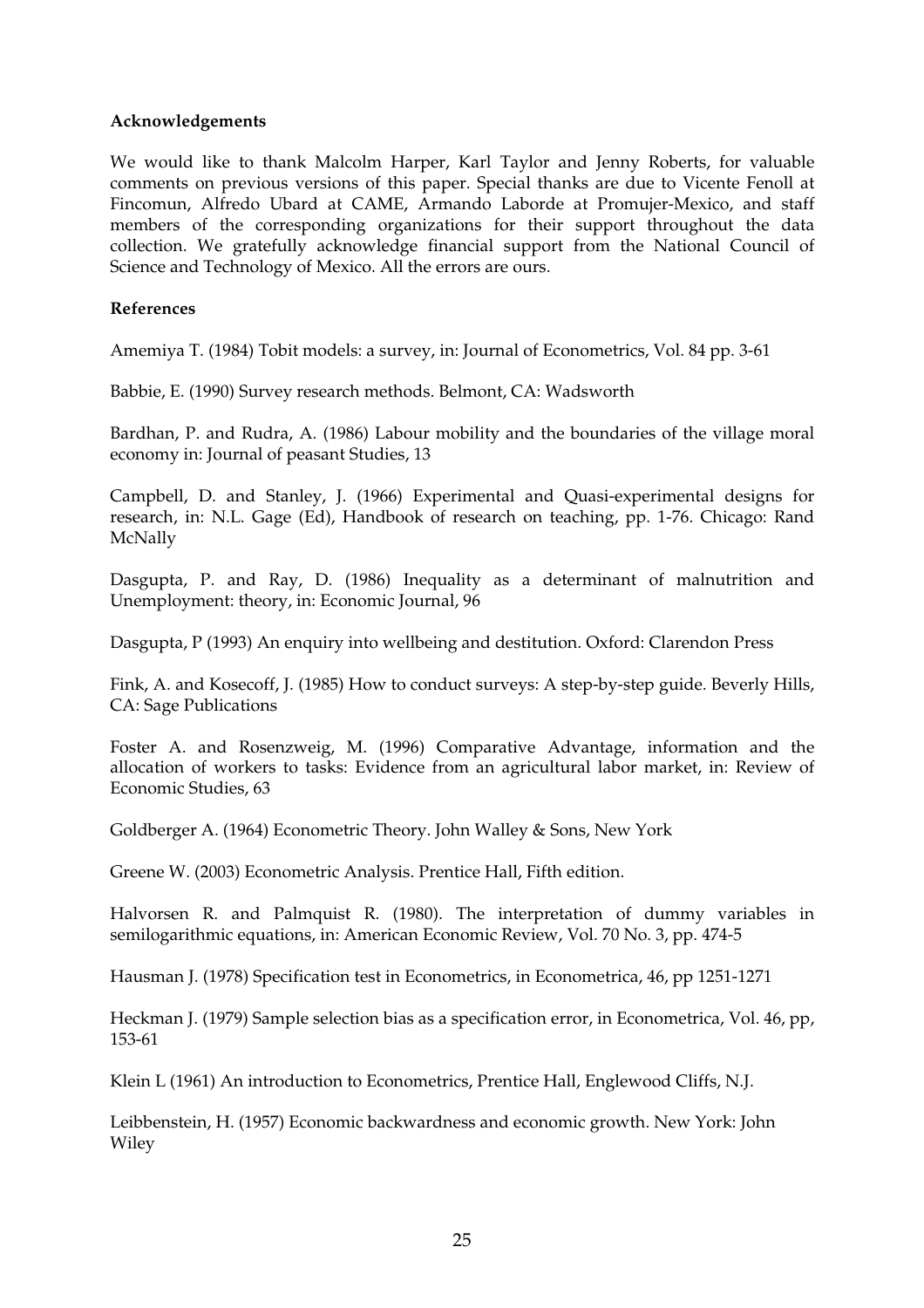Ljungqvist, L. (1993) Economic Underdevelopment: the case of a missing market for Human Capital, in Journal of Development Economics, 40

Maddala G. (1999) Limited dependent and qualitative variables in Econometrics. Econometric Society Monographs, Cambridge University Press

Mazumdar, D. (1959) The marginal productivity theory of wages and disguised unemployment, in: Review of Economic Studies, 26

McDonald J. and Moffitt (1980) The use of Tobit analysis, in: Review of Economics and Statistics, Vol. 62, pp. 318-321

Mosley and Rock (2004) Microfinance, labour markets and poverty in Africa: A case of six Institutions, in: Journal of International Development, 16

Schultz T. (1988) Education investments and returns in H. Chenery and T.N. Srinivasan (eds), Handbook of Development Economics, i. Amsterdam: North-Holland

Secretaria de Desarrollo Social (Sedesol) (2002) Medición de la Pobreza. Variantes metodológicas y estimación preliminar, Comité Técnico para la Medición de la Pobreza. Serie: documentos de investigación, julio.

Spence, A. (1973) Job market signalling in Quarterly Journal of Economics, 87

Pitt, M. and Khandker, S. (1998) Household and intra-household impact of the Grameen Bank and similar targeted credit programs in Bangladesh, in: Journal of Political Economy, Vol. 106, 558-596

Rothbarth, E. (1943). 'Note on a method of determining equivalent income for families of different composition', in C. Madge (ed) War-time Pattern of Saving and Spending, Cambridge University Press, Cambridge.

Tobin J. (1958) Estimation of relationships for limited dependent variables, in: Econometrica, Vol. 26, pp. 24-36

Wooldridge J. (2002) Econometric analysis of cross section and panel data. London: MIT Press.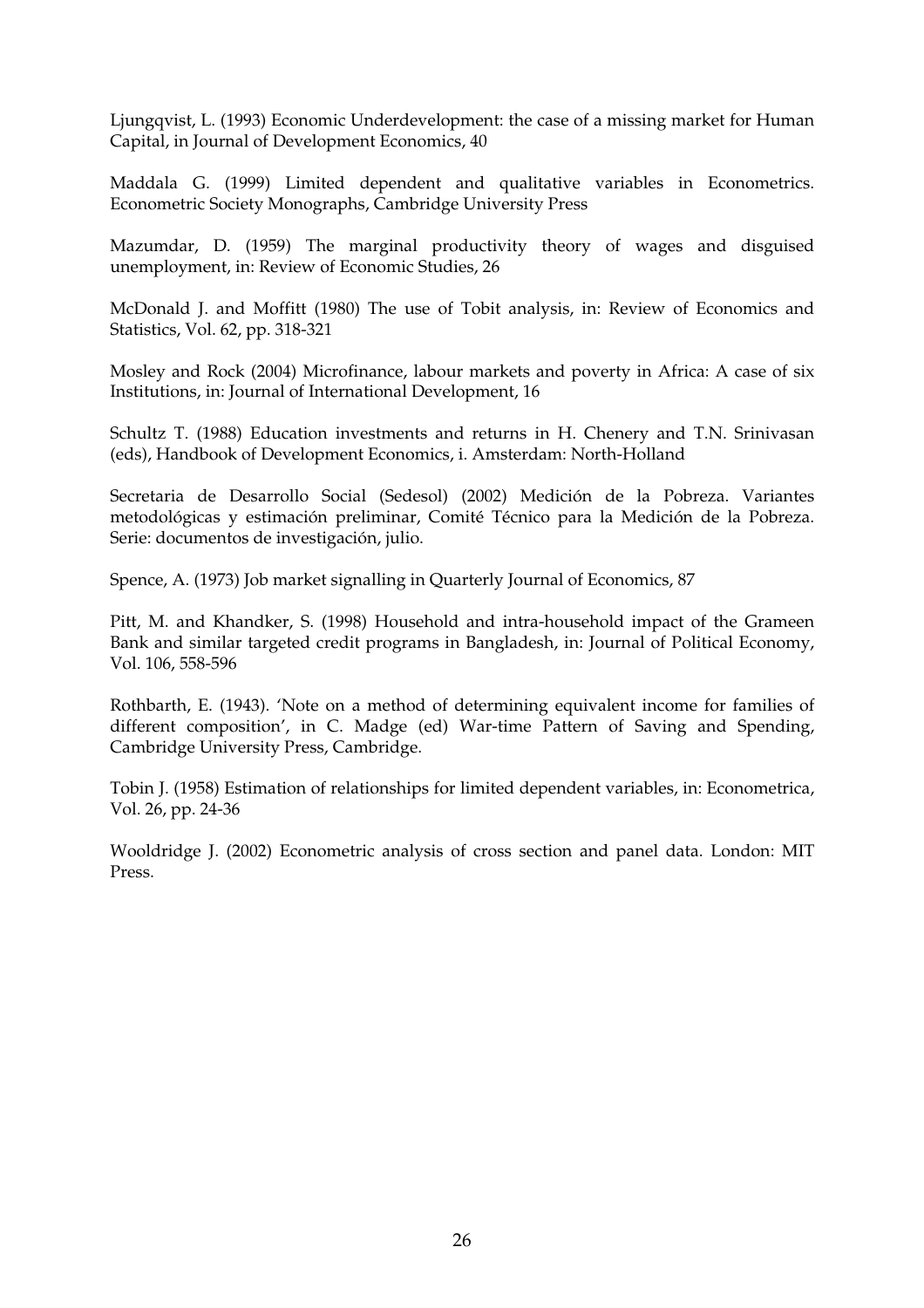## **Notes**

 $\overline{a}$ 

i Contact at: University of Sheffield. 9 Mappin Street, S1 4DT Sheffield, United Kingdom. Tel: +44 114 222 3343, Email: m.nino@sheffield.ac.uk

iii For more details about the instruments of data collection, contact the authors at m.nino@sheffield.ac.uk

iv See Wooldridge (2002), Greene (2003) and Maddala (1999) for a detailed discussion on the properties of the identifying instrument.

 $\bm{v}$  Since we have a data-censoring case demanding the variable  $\bm{C}_i^*$  to follow a homoskedastic normal

distribution, we use a logarithmic transformation in our estimation strategy to make this assumption more reasonable.

vi For further details on the derivation of the conditional mean functions, see Greene (2003).

vii McDonald and Moffitt (1980) have decomposed equation (7.21 into two parts to obtain the effects of

```
a change in X_i on the conditional mean of C_i, and on the probability that the observation will fall in
```
the part of the distribution where  $C_i > 0$ .

viii In fact, we observed that mean value for this time-dimensional variable was 22 minutes for an outward journey.

ix We adopted Lawrence Klein's rule of thumb (1961), to test DISTANCE for potential problems of collinearity. We did not find evidence of collinearity.

 $\alpha$  Since we cannot observe  $\lambda$ , we assume that this factor is captured by the wage rate w.

xi The poverty line at household level has been set up at 6570 pesos per month, which is the product of the *capability-based* poverty line at 1507.5 per month multiplied by household size using the equivalence factors proposed by Rothbarth (1943).

 $x^{\text{ini}}$  The statistics of the regression equations are: F(1, 20) = 32.81,  $p = 0.00$ ; R<sup>2</sup> = 0.52

xiii A poverty trap emerges under situations where, on the one hand, wealthy households can afford to invest in human capital, e.g. in education, health and nutrition, and this enables them to increase their future productivity and wealth. On the other hand, poor households cannot afford to invest in human capital and as a consequence, earn low income and remain in poverty. The relationship between imperfect credit markets and the poverty trap has been analyzed by Ljungqvist (1993).

xiv For a discussion of the derivation of the marginal effects for a probit equation see Greene (2003), Maddala (1999) or Wooldridge (2002).

ii This *maximum* is the upper limit of the cost of buying an efficiency unit of labor that an enterprising household is willing to pay.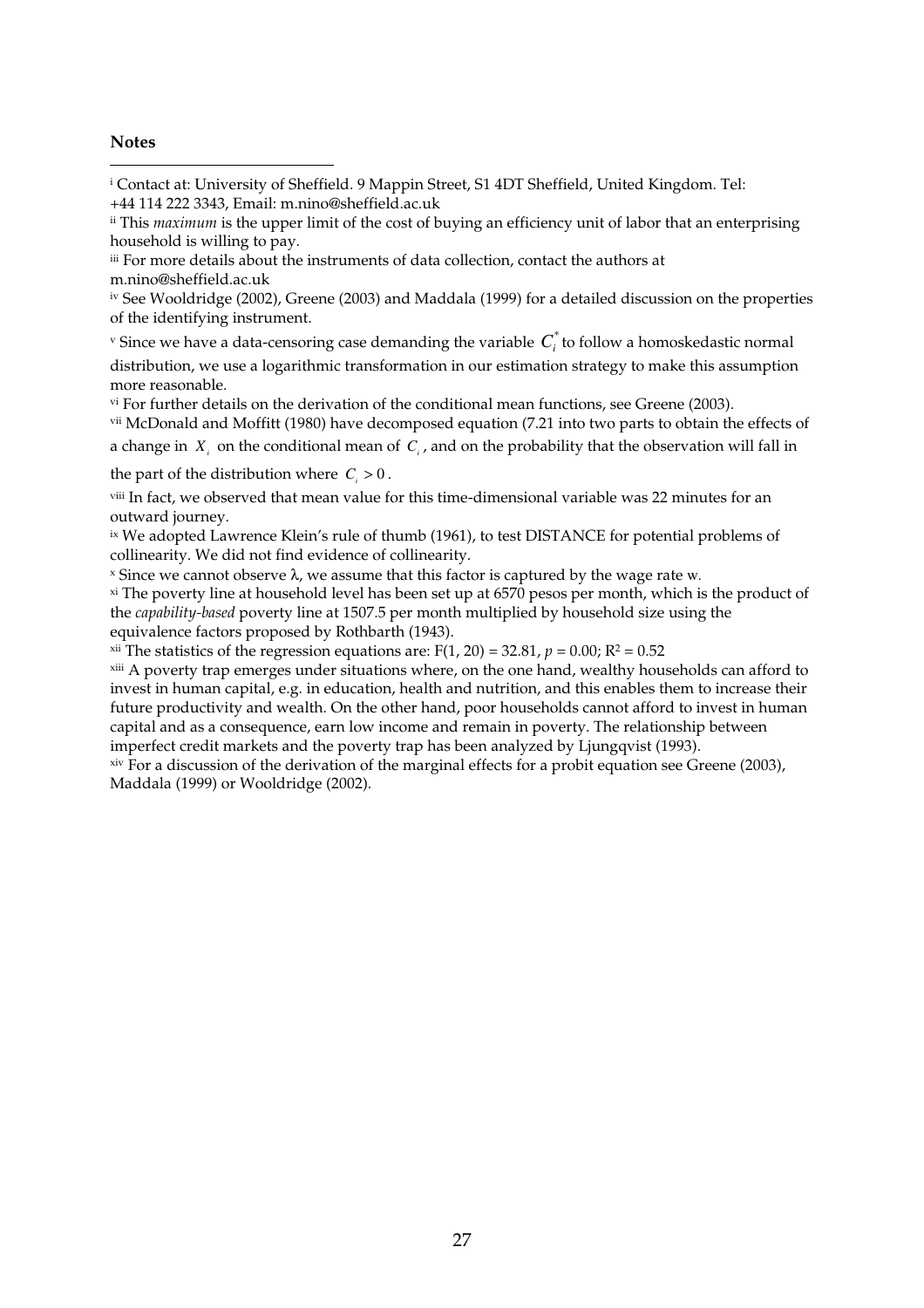

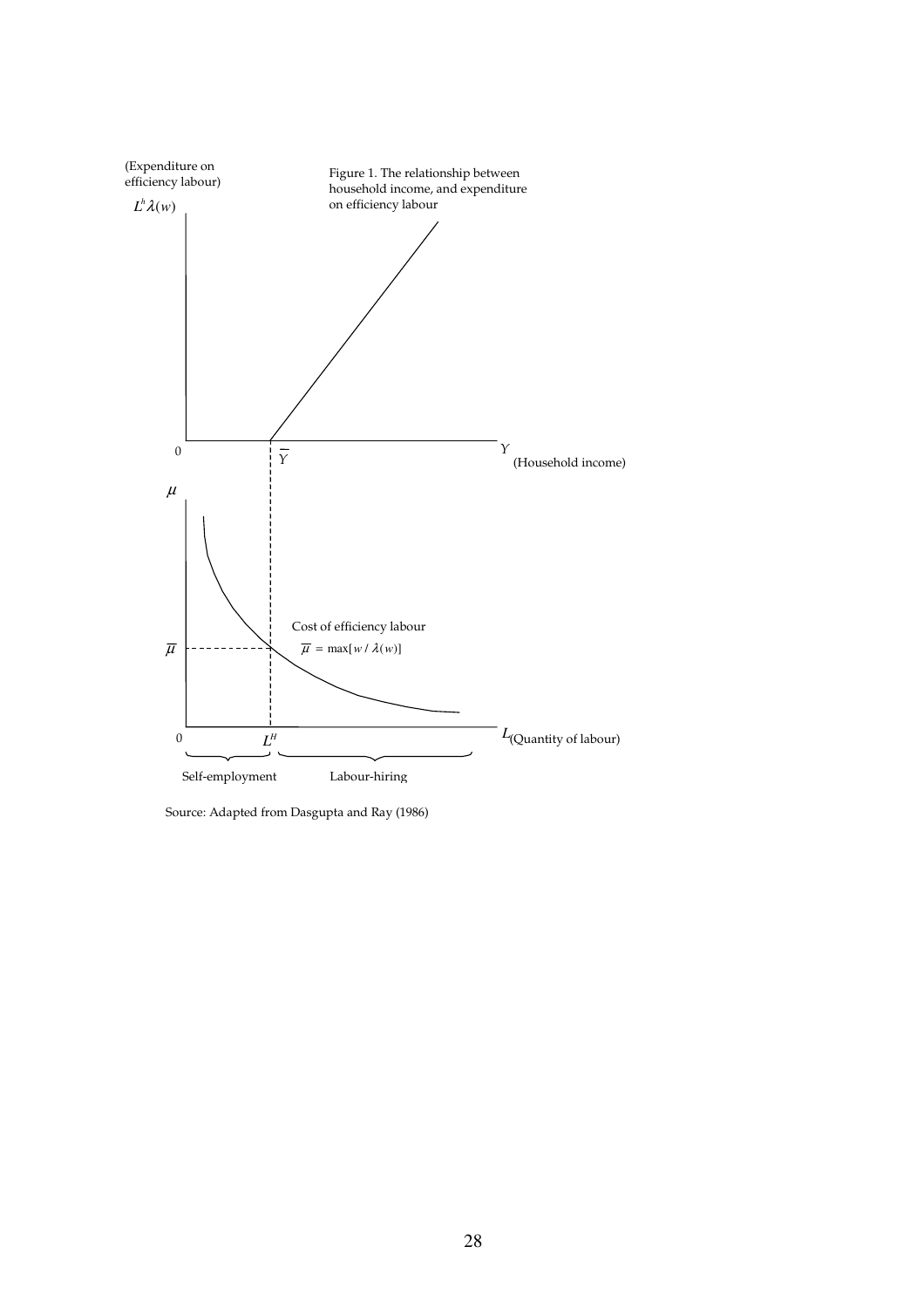Table 1. Characteristics of the case-study microcredit programmes Information corresponding to 2004

| Institutional                           | <b>FINCOMUN</b>                                                                                | <b>CAME</b>                                                                                       | <b>PROMUJER</b>                                                                  |
|-----------------------------------------|------------------------------------------------------------------------------------------------|---------------------------------------------------------------------------------------------------|----------------------------------------------------------------------------------|
| Type of organisation                    | Credit Union                                                                                   | Non-Governmental<br>Organisation                                                                  | Non-Governmental<br>Organisation                                                 |
| Year of<br>establishment                | 1994                                                                                           | 1991                                                                                              | 2001                                                                             |
| Founders                                | Juan Diego Foundation, a<br>catholic group                                                     | Foundation for Community<br>Assistance, belonging to the<br>Archdiocese of Mexico                 | Pro-Mujer International                                                          |
| Area of influence                       | San Miguel Teotongo, and<br>other municipalities in the<br>metropolitan area of Mexico<br>City | The Chalco Valley and a<br>few other municipalities of<br>the metropolitan area of<br>Mexico City | Tula City and the<br>surrounding areas in the<br>state of Hidalgo                |
| No of branches                          | 27                                                                                             | 5                                                                                                 | 21                                                                               |
| Personnel                               | 339                                                                                            | 580                                                                                               | 45                                                                               |
| Lending<br>methodology                  | Individual lending                                                                             | Credit-only village-banking                                                                       | Credit-plus village-banking                                                      |
| Repayment<br>schedules                  | 16 to 24 weekly instalments<br>at Fincomun officers or<br><b>HSBC</b> branches                 | 16 weekly instalments in<br>compulsory group<br>meetings.                                         | 12 to 24 weekly or<br>fortnightly instalments in<br>compulsory group<br>meetings |
| Interest rate (per<br>annum)            | 72%                                                                                            | 60%                                                                                               | 72%                                                                              |
| Savings as % of loan                    | 10                                                                                             | $10 - 12$                                                                                         | $10 - 12$                                                                        |
| Physical collateral                     | Yes                                                                                            | No                                                                                                | N <sub>o</sub>                                                                   |
| Guarantees                              | Yes, two guarantees                                                                            | Yes, through joint liability                                                                      | Yes, through joint liability                                                     |
| Other services                          | Voluntary savings products<br>and certificates of deposits                                     | Life Insurance to cover loan<br>balance. Extra-loans from<br>the internal revolving fund          | Training in financial<br>literacy, business<br>development and health<br>care    |
| Borrowers (000)                         | 25.8                                                                                           | 40                                                                                                | 11.8                                                                             |
| Women<br>borrowers (%)                  | 60                                                                                             | 80                                                                                                | 100                                                                              |
| Gross loan portfolio<br>(000 MEX\$)     | 169,725                                                                                        | 58,000                                                                                            | 13,739                                                                           |
| Average outstanding<br>loan (000 MEX\$) | 6.6                                                                                            | 1.5                                                                                               | 2.1                                                                              |
| Loan loss reserve<br>ratio (%)          | 2.7                                                                                            | 1.8                                                                                               | 2.9                                                                              |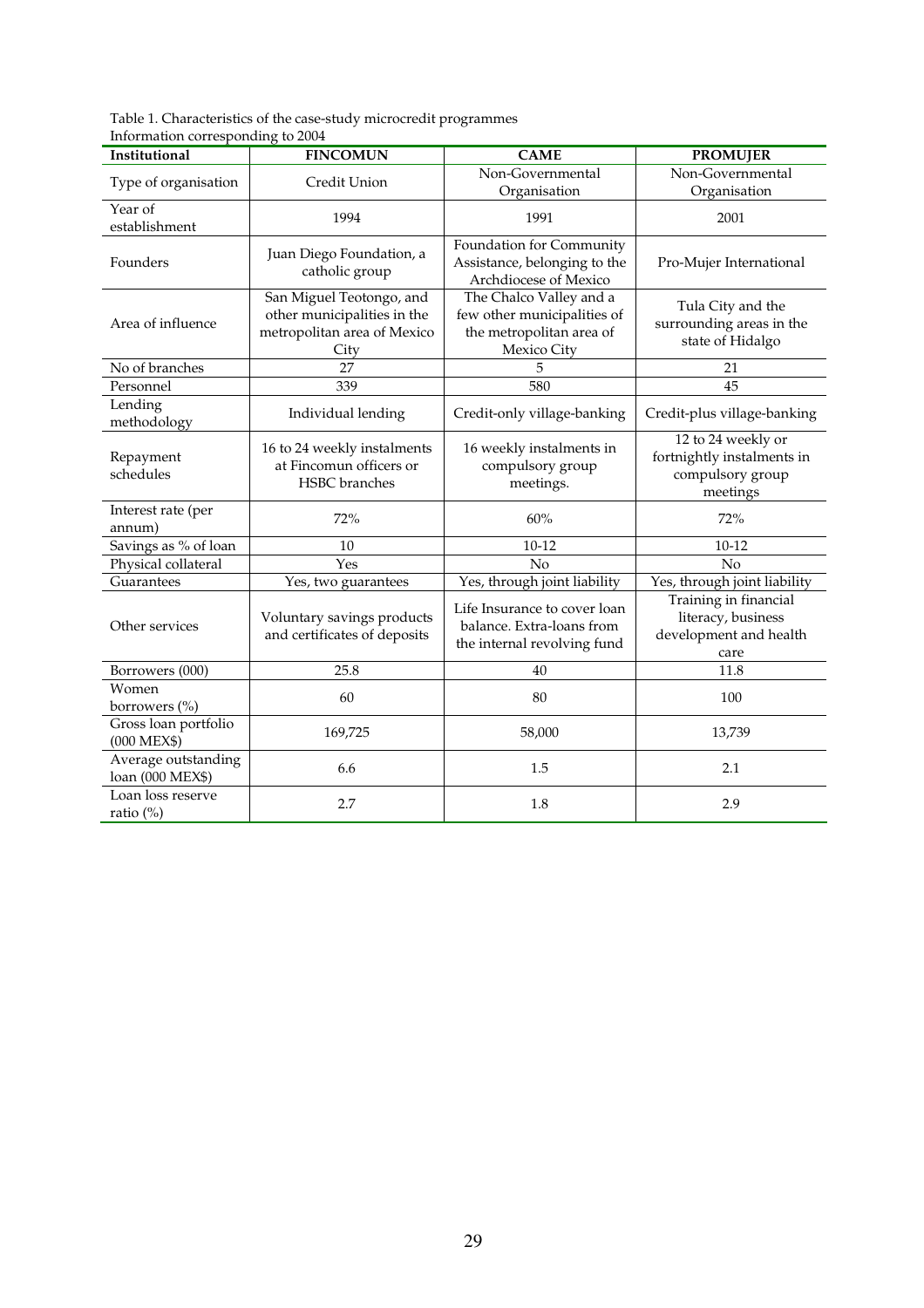| Table 2. Testing the identifying instrument DISTANCE for the Heckit and Tobit selection equation           |
|------------------------------------------------------------------------------------------------------------|
| Dependent variable in equation (12): logarithm of the maximum amount of credit borrowed (LGMAXCREDIT)      |
| Dependent variable in equation (2): The Heckman procedure transforms LGMAXCREDIT into a dummy variable for |
| treatment group = 1 if $I > 0$                                                                             |

|                                      | (Eq. 2)      | (Eq. 12)     | (Eq. 13)          |
|--------------------------------------|--------------|--------------|-------------------|
| <b>DISTANCE</b>                      | 0.028        | 0.095        | $-0.004$          |
|                                      | $(5.08)$ *** | $(3.69)$ *** | (1.48)            |
| <b>AVEDU</b>                         | $-0.053$     | $-0.215$     | $-0.041$          |
|                                      | (1.44)       | (1.26)       | $(2.37)$ **       |
| <b>HOWNER</b>                        | 0.252        | 1.548        | 0.196             |
|                                      | (0.99)       | (1.25)       | (1.45)            |
| <b>HESTATE</b>                       | 0.449        | 2.153        | $-0.004$          |
|                                      | (1.58)       | (1.50)       | (0.03)            |
| <b>TIMEBUS</b>                       | 0.001        | 0.014        | 0.023             |
|                                      | (0.06)       | (0.14)       | $(2.25)$ **       |
| <b>WWORKER</b>                       | $-0.157$     | $-0.772$     | $-0.423$          |
|                                      | (0.95)       | (0.91)       | $(3.77)$ ***      |
| <b>DEPENDRATIO</b>                   | 0.200        | 0.961        | 0.783             |
|                                      | (0.35)       | (0.34)       | $(2.52)$ **       |
| AGE                                  | $-0.015$     | $-0.064$     | $-0.016$          |
|                                      | (1.11)       | (1.00)       | $(2.12)$ **       |
| <b>WOMAN</b>                         | 0.185        | 0.831        | $-0.278$          |
|                                      | (0.69)       | (0.62)       | $(2.22)$ **       |
| <b>MARITAL</b>                       | $-0.093$     | $-0.466$     | $-0.037$          |
|                                      | (0.33)       | (0.35)       | (0.24)            |
| <b>ROSCAS</b>                        | 0.155        | 0.629        | 0.061             |
|                                      | (0.67)       | (0.56)       | (0.48)            |
| <b>FORMALCREDIT</b>                  | $-0.558$     | $-2.506$     | $-0.017$          |
|                                      | (1.30)       |              | $(0.98)$ $(0.09)$ |
| <b>MONEYLENDER</b>                   | $-1.101$     | $-5.879$     | $-0.032$          |
|                                      | $(2.87)$ *** | $(2.69)$ *** | (0.19)            |
| <b>CONSTANT</b>                      | $-0.072$     | 2.159        | 6.427             |
|                                      | (0.08)       | (0.51)       | $(16.07)$ ***     |
| Observations                         | 148          | 148          | 137               |
| Pseudo $R^2 / R^2$                   | 0.1553       | 0.0394       | 0.25              |
| Wald $\chi^2$ / LR $\chi^2$ / F stat | 37.97        | 27.93        | 4.21              |
| Prob > $\chi^2$ / Prob > F           | 0.0003       | 0.0093       | 0.0000            |

Dependent variable in equation (13): Logarithm of units of labour invested during the last month (LGAGHOURSPM) Explanatory Variables (15-Heckit 1S-Tobit 2SLS

Robust z-statistics in parentheses

\* significant at 10%; \*\* significant at 5%; \*\*\* significant at 1%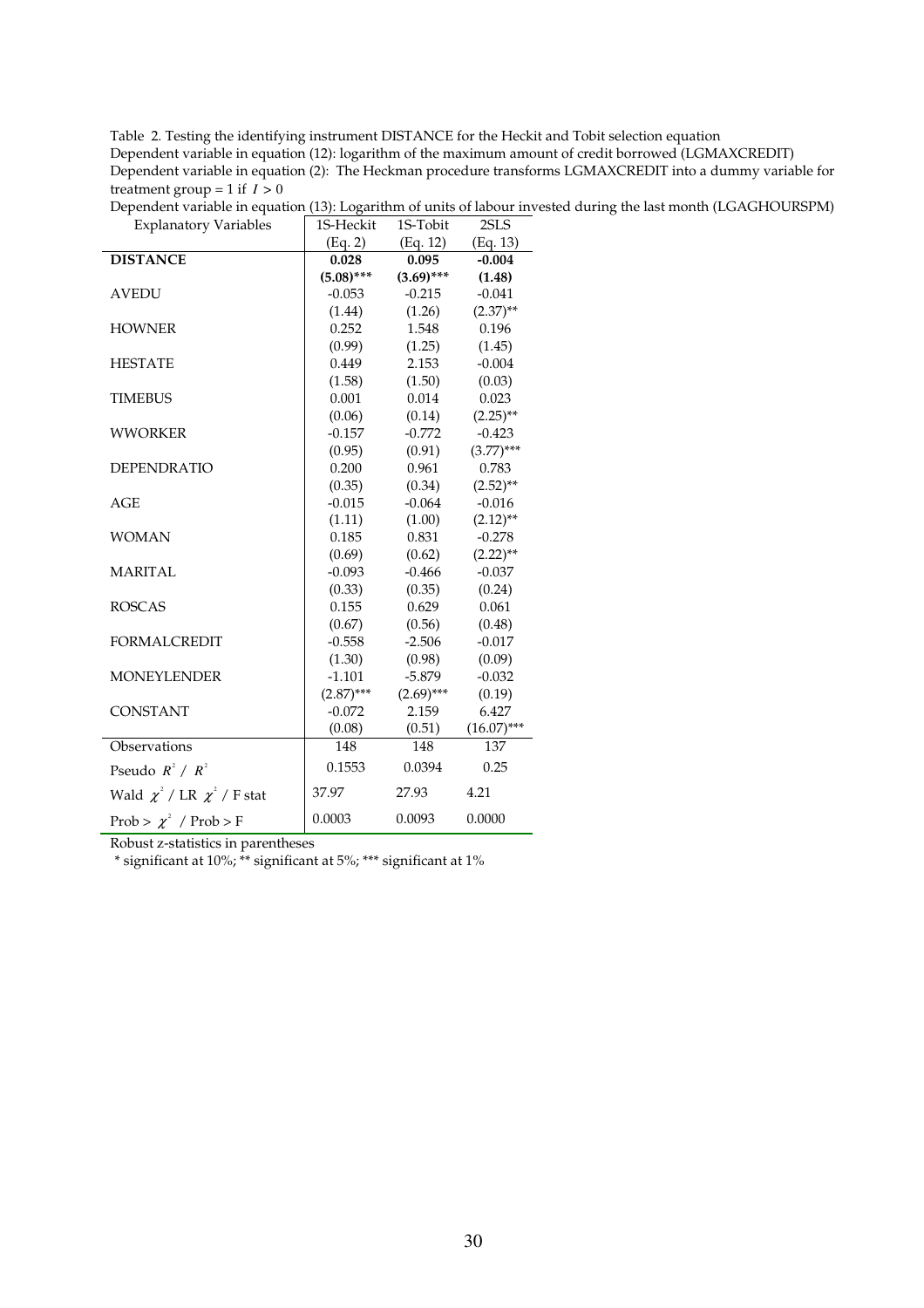## Table 3. The impact of credit on labour intensity

 $\overline{a}$ 

Dependent variable: Logarithm of units of labour invested during the last month (LGAGHOURSPM) Impact variables: Logarithm of the maximum amount of credit (LGMAXCREDIT), and Length of membership in years (MEMBERSHIP)

|                                      | Heckit       | OLS           | 2S-Tobit      | <b>OLS</b>    | OLS           |
|--------------------------------------|--------------|---------------|---------------|---------------|---------------|
| <b>AVEDU</b>                         | $-.066$      | $-0.034$      | $-0.031$      | $-0.033$      | $-0.035$      |
|                                      | $(2.46)$ **  | $(1.95)^*$    | $(1.82)^{*}$  | $(1.96)^*$    | $(2.17)$ **   |
| <b>HOWNER</b>                        | .290         | 0.163         | 0.139         | 0.151         | 0.096         |
|                                      | (1.35)       | (1.22)        | (1.04)        | (1.13)        | (0.71)        |
| <b>HESTATE</b>                       | $-.132$      | 0.012         | 0.004         | 0.014         | $-0.022$      |
|                                      | (0.59)       | (0.08)        | (0.03)        | (0.09)        | (0.14)        |
| <b>TIMEBUS</b>                       | .035         | 0.024         | 0.023         | 0.024         | 0.023         |
|                                      | $(2.06)$ **  | $(2.32)$ **   | $(2.24)$ **   | $(2.31)$ **   | $(2.25)$ **   |
| <b>WWORKER</b>                       | $-.359$      | $-0.405$      | $-0.396$      | $-0.404$      | $-0.397$      |
|                                      | $(2.37)$ **  | $(3.71)$ ***  | $(3.60)$ ***  | $(3.73)$ ***  | $(3.69)$ ***  |
| <b>DEPENDRATIO</b>                   | .874         | 0.827         | 0.816         | 0.830         | 0.821         |
|                                      | $(1.94)^{*}$ | $(2.70)$ ***  | $(2.71)$ ***  | $(2.73)$ ***  | $(2.84)$ ***  |
| AGE                                  | $-.012$      | $-0.014$      | $-0.013$      | $-0.014$      | $-0.017$      |
|                                      | (1.27)       | $(1.76)^*$    | $(1.66)^*$    | $(1.74)^*$    | $(2.18)$ **   |
| <b>WOMAN</b>                         | $-.125$      | $-0.281$      | $-0.269$      | $-0.271$      | $-0.311$      |
|                                      | (0.57)       | $(2.31)$ **   | $(2.20)$ **   | $(2.23)$ **   | $(2.51)$ **   |
| <b>MARITAL</b>                       | .024         | 0.011         | 0.027         | 0.015         | $-0.017$      |
|                                      | (0.12)       | (0.07)        | (0.18)        | (0.10)        | (0.11)        |
| <b>ROSCAS</b>                        | .135         | 0.035         | 0.034         | 0.035         | 0.022         |
|                                      | (0.76)       | (0.28)        | (0.27)        | (0.28)        | (0.18)        |
| <b>FORMALCREDIT</b>                  | .269         | $-0.031$      | $-0.015$      | $-0.025$      | $-0.022$      |
|                                      | (0.64)       | (0.17)        | (0.08)        | (0.13)        | (0.11)        |
| <b>MONEYLENDER</b>                   | $-0.363$     | 0.062         | 0.106         | 0.062         | 0.032         |
|                                      | (0.83)       | (0.37)        | (0.59)        | (0.37)        | (0.20)        |
| LGMAXCREDIT <sup>+</sup>             | 0.143        | 0.233         |               |               |               |
|                                      | (1.47)       | $(1.86)^*$    |               |               |               |
| <b>LGMAXCREDIT</b>                   |              |               | 0.014         | 0.029         |               |
|                                      |              |               | (0.63)        | $(2.11)$ **   |               |
| <b>MEMBERSHIP</b>                    |              |               |               |               | 0.092         |
|                                      |              |               |               |               | $(2.90)$ ***  |
| <b>MILLS</b>                         | .639         |               |               |               |               |
|                                      | (1.60)       |               |               |               |               |
| <b>RESID</b>                         |              |               | 0.017         |               |               |
|                                      |              |               | (0.83)        |               |               |
| <b>CONSTANT</b>                      | 4.47         | 5.974         | 5.917         | 5.944         | 6.212         |
|                                      | $(4.16)$ *** | $(14.34)$ *** | $(14.18)$ *** | $(14.23)$ *** | $(16.65)$ *** |
| Observations                         | 137          | 137           | 137           | 137           | 137           |
| Pseudo $R^2 / R^2$                   |              | 0.26          | 0.27          | 0.26          | 0.28          |
| Wald $\chi^2$ / LR $\chi^2$ / F stat | 41.92        |               | 4.08          | 4.50          | 4.97          |
| Prob > $\chi^2$ / Prob > F           | 0.0183       |               | 0.0000        | 0.0000        | 0.0000        |

Robust z- and t -statistics in parentheses

\* significant at 10%; \*\* significant at 5%; \*\*\* significant at 1%

**†** LGMAXCREDIT has been transformed into a dummy variable for treatment group = 1 if *I* > 0 to follow the Heckman procedure.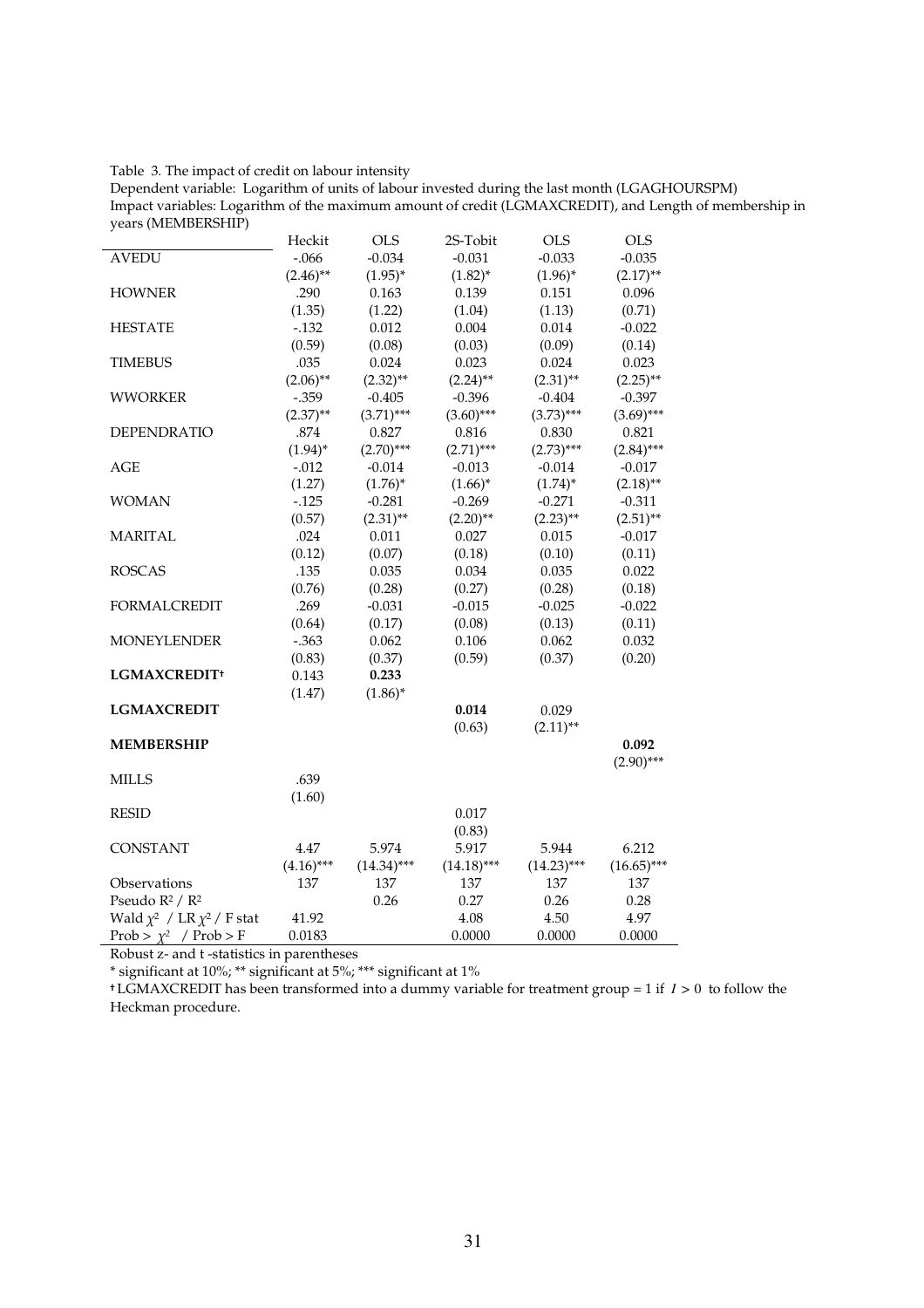#### Table 4. Determinants of labour expenditure Dependent variable: Logarithm of household expenditure on labour (LGWAGEXP)

| LGHINCOME           | 7.777        |        |        |        |
|---------------------|--------------|--------|--------|--------|
|                     | $(2.80)$ *** |        |        |        |
| <b>LGMAXCREDIT</b>  |              | 0.225  |        |        |
|                     |              | (0.68) |        |        |
| <b>MEMBERSHIP</b>   |              |        | 0.300  |        |
|                     |              |        | (0.40) |        |
| LGMAXCREDIT +       |              |        |        | 1.122  |
|                     |              |        |        | (0.37) |
| Observations        | 148          | 148    | 148    | 148    |
| Pseudo R2           | 0.039        | 0.019  | 0.006  | 0.005  |
| LR chi <sub>2</sub> | 9.84         | 0.47   | 0.16   | 0.14   |
| Prob > chi2         | 0.0017       | 0.4929 | 0.6884 | 0.7107 |

Absolute value of t statistics in parentheses

\* significant at 10%; \*\* significant at 5%; \*\*\* significant at 1%

† LGMAXCREDIT is transformed into a dummy variable = 1 for treatment households



# Figure 2. The relationship between household income and labour expenditure (Figures in pesos of 2004)

Absolute value of t statistics in parentheses. \*\*\* significant at 1%

#### Table 5. Relationship between programme participation and labour

|                                                                              | Treatment  | Control |
|------------------------------------------------------------------------------|------------|---------|
| Self-employed per household (average)                                        | 1.60       | 1.35    |
| Self-employment as % of income sources                                       | 75.39      | 69.37   |
| Labour-hirers as proportion of total borrowers (%)                           | 15.56      | 13.79   |
| Labourers per household-hirer (average)                                      | 1.5        | 1.3     |
| Average hours worked per week                                                | $34 + + +$ | 19.72   |
| Wage paid as % of the food-based poverty line (784.5 pesos per month)        | 240.39     | 123.70  |
| Wage paid as % of the capability-based poverty line (1507.5 pesos per month) | 125.10     | 64.37   |
| Wage paid as % of the asset-based poverty line (1881 pesos per month)        | 100.26     | 51.59   |

The statistically significant association in the cross-tabulations are indicated by the Chi-square values for the cell as a whole at  $0.001 (+)$ ;  $0.01 (+)$ ;  $0.05 (+++)$ ; and  $0.1 (+++)$  levels of significance. Source. Authors´ sample survey 2004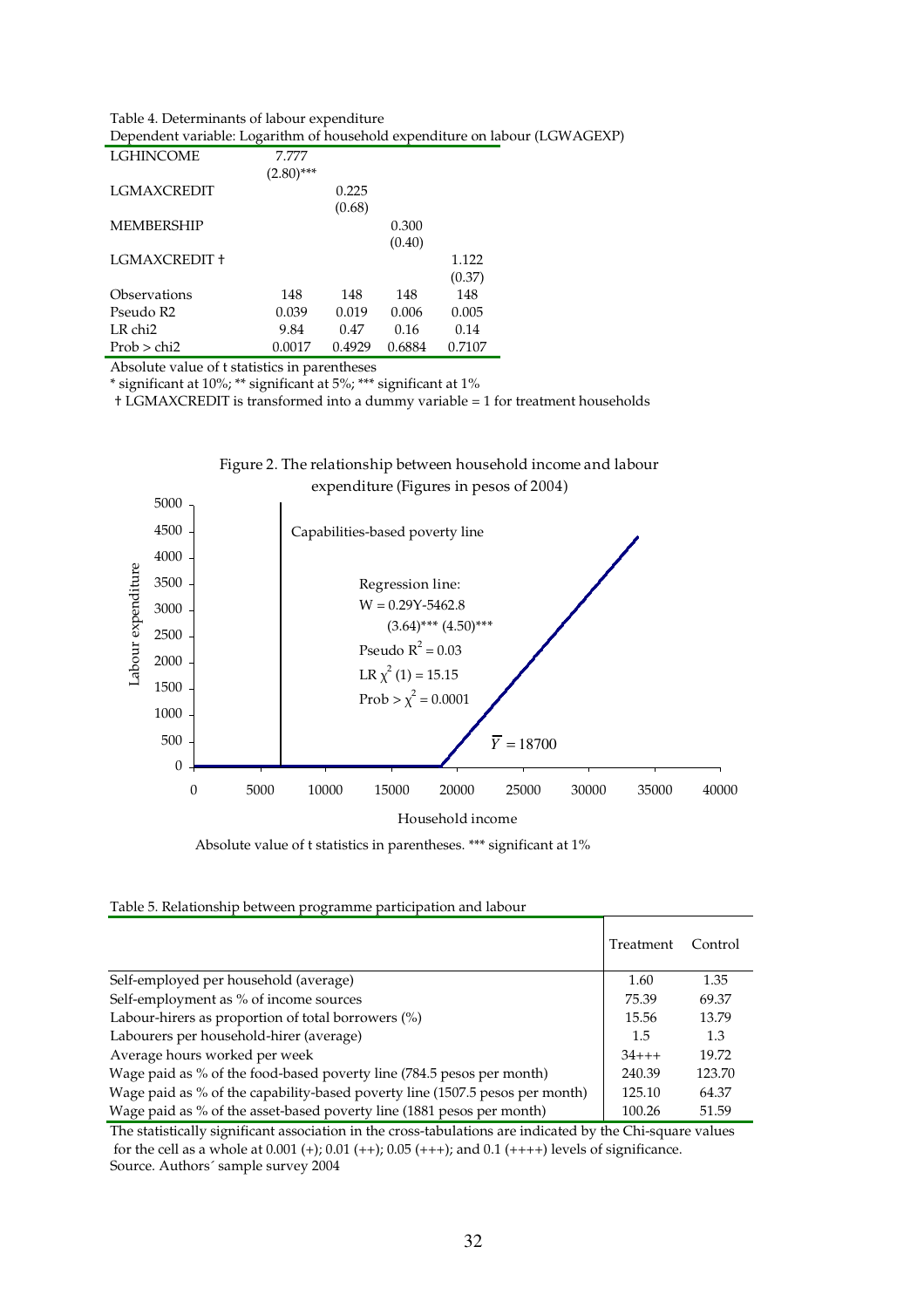|                     | Equation (19) with $C_i$ as |                 | Equation (19) with $I_i$ as |                             | Equation (19) with $M_i$ as |                         |  |
|---------------------|-----------------------------|-----------------|-----------------------------|-----------------------------|-----------------------------|-------------------------|--|
|                     | explanatory variable a/     |                 |                             | explanatory variable b/     |                             | explanatory variable c/ |  |
|                     | Coef                        | $\partial \Phi$ | Coef                        | $\partial \Phi$             | Coef                        | $\partial \Phi$         |  |
|                     |                             | $\partial X$    |                             | $\partial X$                |                             | $\partial X$            |  |
| <b>AVEDU</b>        | $-0.066$                    | $-0.019$        | $-0.068$                    | $-0.020$                    | $-0.055$                    | $-0.016$                |  |
|                     | (1.64)                      | (1.64)          | $(1.68)^*$                  | $(1.68)^*$                  | (1.39)                      | (1.39)                  |  |
| <b>HOWNER</b>       | $-0.317$                    | $-0.096$        | $-0.336$                    | $-0.101$                    | $-0.269$                    | $-0.082$                |  |
|                     | (1.14)                      | (1.14)          | (1.21)                      | (1.21)                      | (0.97)                      | (0.97)                  |  |
| <b>HESTATE</b>      | 0.279                       | 0.075           | 0.286                       | 0.077                       | 0.276                       | 0.076                   |  |
|                     | (0.92)                      | (0.92)          | (0.93)                      | (0.93)                      | (0.90)                      | (0.90)                  |  |
| <b>TIMEBUS</b>      | 0.026                       | 0.008           | 0.026                       | 0.008                       | 0.026                       | 0.008                   |  |
|                     | (1.39)                      | (1.39)          | (1.41)                      | (1.41)                      | (1.29)                      | (1.29)                  |  |
| <b>WWORKER</b>      | 0.418                       | 0.121           | 0.420                       | 0.121                       | 0.445                       | 0.130                   |  |
|                     | $(2.42)$ **                 | $(2.42)$ **     | $(2.42)$ **                 | $(2.42)$ **                 | $(2.55)$ **                 | $(2.55)$ **             |  |
| <b>DEPENDRATIO</b>  | 0.312                       | 0.090           | 0.320                       | 0.092                       | 0.244                       | 0.071                   |  |
|                     | (0.49)                      | (0.49)          | (0.50)                      | (0.50)                      | (0.40)                      | (0.40)                  |  |
| <b>AGE</b>          | 0.024                       | 0.007           | 0.024                       | 0.007                       | 0.029                       | 0.009                   |  |
|                     | $(1.70)^*$                  | $(1.70)^*$      | $(1.70)^*$                  | $(1.70)^*$                  | $(1.99)$ **                 | $(1.99)$ **             |  |
| <b>WOMAN</b>        | 0.301                       | 0.082           | 0.325                       | 0.088                       | 0.327                       | 0.090                   |  |
|                     | (0.98)                      | (0.98)          | (1.05)                      | (1.05)                      | (1.12)                      | (1.12)                  |  |
| <b>MARITAL</b>      | $-1.169$                    | $-0.395$        | $-1.186$                    | $-0.400$                    | $-1.065$                    | $-0.360$                |  |
|                     | $(4.04)$ ***                | $(4.04)$ ***    | $(4.07)$ ***                | $(4.07)$ ***                | $(3.79)$ ***                | $(3.79)$ ***            |  |
| <b>ROSCAS</b>       | 0.032                       | 0.009           | 0.050                       | 0.014                       | 0.039                       | 0.011                   |  |
|                     | (0.12)                      | (0.12)          | (0.19)                      | (0.19)                      | (0.15)                      | (0.15)                  |  |
| <b>FORMALCREDIT</b> | 0.237                       | 0.074           | 0.238                       | 0.074                       | 0.211                       | 0.066                   |  |
|                     | (0.57)                      | (0.57)          | (0.57)                      | (0.57)                      | (0.51)                      | (0.51)                  |  |
| <b>MONEYLENDER</b>  | 0.930                       | 0.330           | 0.887                       | 0.312                       | 1.075                       | 0.387                   |  |
|                     | $(2.45)$ **                 | $(2.45)$ **     | $(2.35)$ **                 | $(2.90)$ ***<br>$(2.35)$ ** |                             | $(2.90)$ ***            |  |
| <b>LGMAXCREDIT</b>  | $-0.082$                    | $-0.024$        | $-0.824$                    | $-0.251$                    |                             |                         |  |
|                     | $(2.74)$ ***                | $(2.74)$ ***    | $(3.05)$ ***                | $(3.05)$ ***                |                             |                         |  |
| <b>MEMBERSHIP</b>   |                             |                 |                             |                             | $-0.135$                    | $-0.040$                |  |
|                     |                             |                 |                             |                             | $(1.88)^*$                  | $(1.88)^*$              |  |
| <b>CONSTANT</b>     | $-0.883$                    |                 | $-0.823$                    |                             | $-1.506$                    |                         |  |
|                     | (0.88)                      |                 | (0.82)                      |                             | (1.55)                      |                         |  |
| Observations        | 148                         | 148             | 148                         | 148                         | 148                         | 148                     |  |
| LR Chi-squared      | 39.31                       | 39.31           | 40.37                       | 40.37                       | 37.28                       | 37.28                   |  |
| Pseudo R-squared    | 0.28                        | 0.28            | 0.29                        | 0.29                        | 0.26                        | 0.26                    |  |
| Log likelihood      | $-62.23$                    | $-62.23$        | $-61.46$                    | $-61.46$                    | $-64.20$                    | $-64.20$                |  |
|                     |                             |                 |                             |                             |                             |                         |  |

Table 6 Probit estimation: The impact of programme participation on children schooling Dependent variable: dummy variable = 1 if household *i* has stopped sending children to school (SCHOOLING)

Robust z statistics in parentheses

\* significant at 10%; \*\* significant at 5%; \*\*\* significant at 1%

a / *Ci*: logarithm of the maximum amount of credit borrowed (LGMAXCREDIT)

b/ *Ii*: LGMAXCREDIT is transformed into a dummy variable = 1 for treatment households

c/ *Mi* : number of years of programme participation (MEMBERSHIP)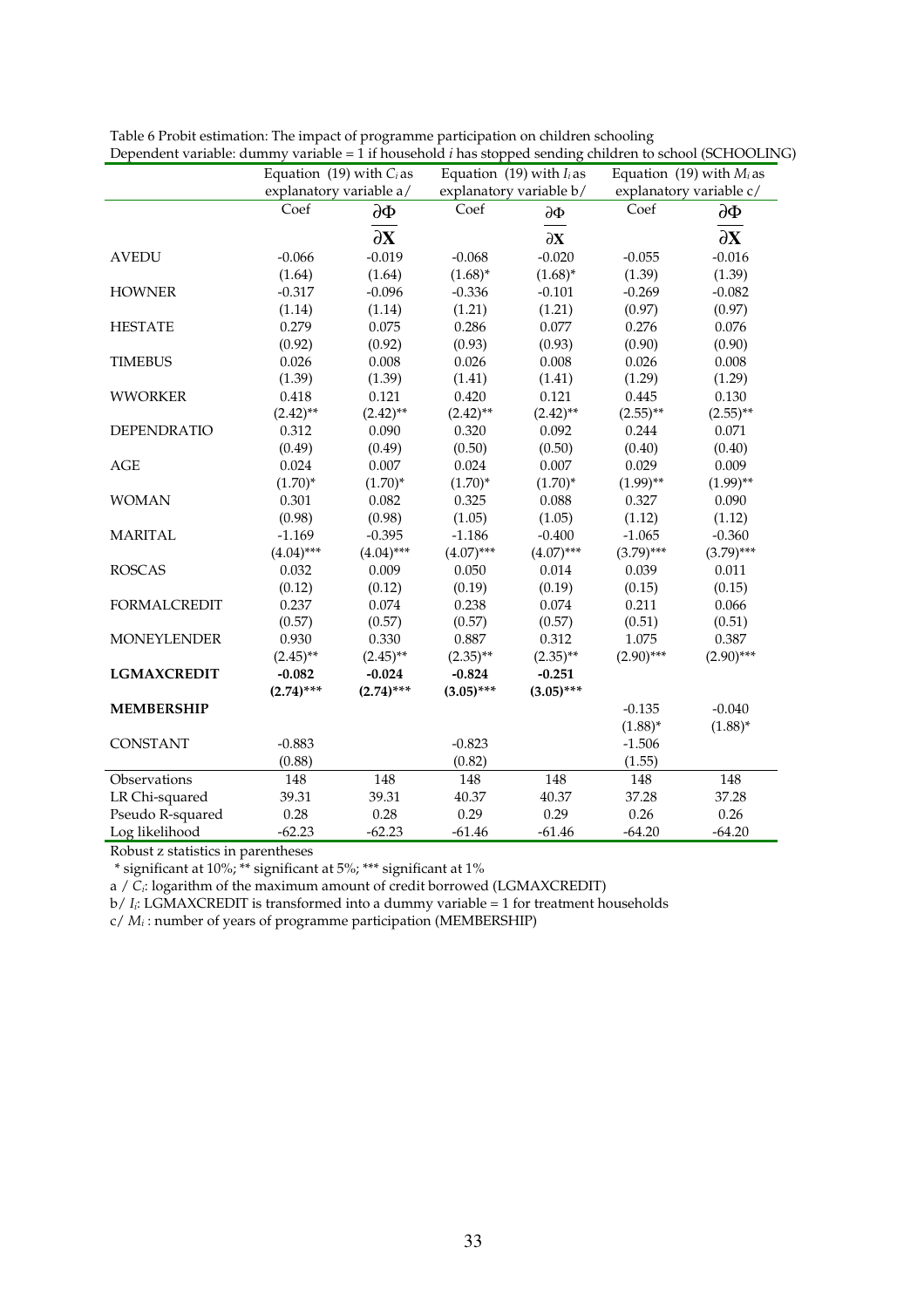Table 7: Female borrowers by different source of funding

|         | Control group                                                                                                                                                          | Treatment group                                                                                                                                                           |  |  |
|---------|------------------------------------------------------------------------------------------------------------------------------------------------------------------------|---------------------------------------------------------------------------------------------------------------------------------------------------------------------------|--|--|
| Group 1 | Savings at home, and occasional loans                                                                                                                                  | Only loans from MFI i.e.                                                                                                                                                  |  |  |
|         | from relatives, friends or suppliers, <i>i.e.</i>                                                                                                                      | $MEMBERSHIP_i > 0$ , $ROSCAS_i = 0$ ,                                                                                                                                     |  |  |
|         | $MEMBERSHIP = 0$ , $ROSCSi = 0$ ,                                                                                                                                      | $FORMALCREDIT_i = 0$ and                                                                                                                                                  |  |  |
|         | $FORMALCREDIT_i = 0$ and                                                                                                                                               | $MONEYLENDER_i = 0$                                                                                                                                                       |  |  |
|         | $MONEYLENDER_i = 0$                                                                                                                                                    |                                                                                                                                                                           |  |  |
| Group 2 | Savings in rotating savings and credit                                                                                                                                 | Loans from the MFI and savings in rotating                                                                                                                                |  |  |
|         | associations and occasional loans from                                                                                                                                 | savings and credit associations, <i>i.e.</i>                                                                                                                              |  |  |
|         | relatives, friends and suppliers                                                                                                                                       | $MEMBERSHIP_i > 0$ , $ROSCAS_i = 1$                                                                                                                                       |  |  |
|         | $MEMBERSHIP = 0$ , $ROSCAS$ <sub>,</sub> = 1,                                                                                                                          | $FORMALCREDIT_i = 0$ and                                                                                                                                                  |  |  |
|         | $FORMALCREDIT_i = 0$ and                                                                                                                                               | $MONEYLENDER_i = 0$                                                                                                                                                       |  |  |
|         | $MONEYLENDER_{i} = 0$                                                                                                                                                  |                                                                                                                                                                           |  |  |
| Group 3 | Loans from institutional lenders and<br>moneylenders. Probably savings at home,                                                                                        | Loans from the MFI, and institutional<br>lenders and moneylenders, <i>i.e.</i>                                                                                            |  |  |
|         | i.e. <i>MEMBERSHIP</i> = 0, $ROSCSi = 0$ ,                                                                                                                             | $MEMBERSHIPi > 0$ , $ROSCASi = 0$ ,                                                                                                                                       |  |  |
|         | $FORMALCREDIT_i = 1$ and                                                                                                                                               | $FORMALCREDIT_i = 1$ and                                                                                                                                                  |  |  |
|         | $MONEYLENDER_{i} = 1$                                                                                                                                                  | $MONEYLENDER_{i} = 1$                                                                                                                                                     |  |  |
| Group 4 | Loans from institutional lenders and<br>moneylenders and saving in rotating<br>savings and credit associations, i.e.<br>$MEMBERSHIP = 0$ , $ROSCAS$ <sub>, = 1</sub> , | Loans from the MFI, and institutional<br>lenders and moneylenders, and savings in<br>rotating savings and credit associations, i.e.<br>$MEMBERSHIP_i > 0$ , $ROSCS_i = 1$ |  |  |
|         | $FORMALCREDIT_i = 1$ and                                                                                                                                               | $FORMALCREDIT_i = 1$ and                                                                                                                                                  |  |  |
|         | $MONEYLENDER_{i} = 1$                                                                                                                                                  | $MONEYLENDER_{i} = 1$                                                                                                                                                     |  |  |

Figure 3. Predicted probabilities of children's dropouts per length of programme participation

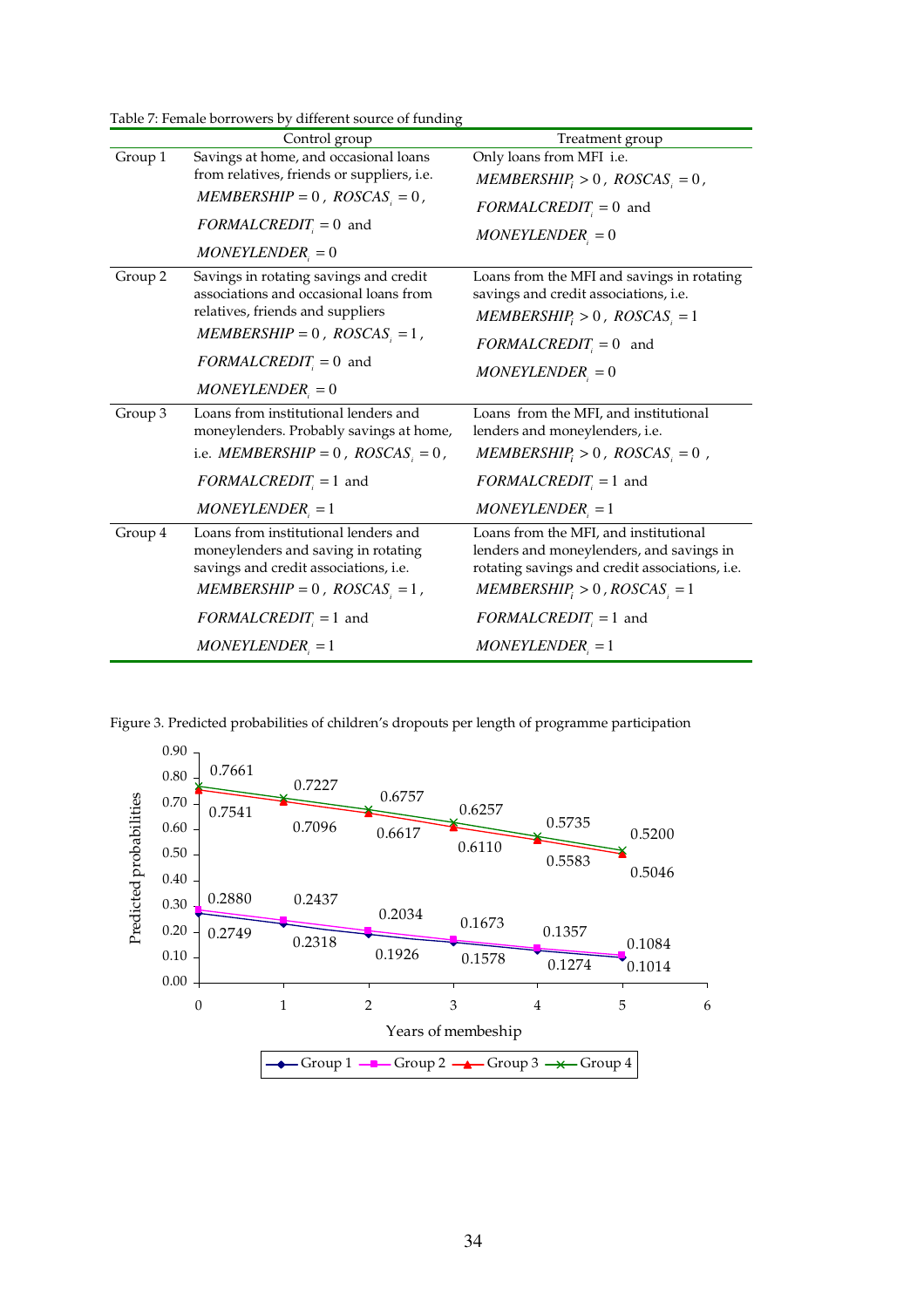| Table 8: Summary of findings and policy recommendations |  |  |
|---------------------------------------------------------|--|--|
|                                                         |  |  |

| Impacts on                            | Findings                                                                                                                                                                                                                                                                                                                                                                                                                                                                                                                                                  | Policy recommendations for<br>experimentation                                                                                                                                                                                                                                                                      | <b>Expected benefits</b>                                                                                                                                                                                                      |
|---------------------------------------|-----------------------------------------------------------------------------------------------------------------------------------------------------------------------------------------------------------------------------------------------------------------------------------------------------------------------------------------------------------------------------------------------------------------------------------------------------------------------------------------------------------------------------------------------------------|--------------------------------------------------------------------------------------------------------------------------------------------------------------------------------------------------------------------------------------------------------------------------------------------------------------------|-------------------------------------------------------------------------------------------------------------------------------------------------------------------------------------------------------------------------------|
| Labour<br>intensity                   | Employing the logarithm of the maximum amount of credit, $C$ , as impact<br>variable: small elasticity of labour intensity with respect to credit. A 1%<br>increase in credit is predicted to increase in 0.029% the units of labour<br>invested.<br>Employing a dummy variable for treatment households = 1, if $I > 0$ , as<br>impact variable: the median of units of labour invested by treatment<br>households was estimated to about 26% higher than that of control<br>groups.                                                                     | Introduction of more efficient lending<br>technology and practices to cut down<br>peer-monitoring devices that characterise<br>group lending.                                                                                                                                                                      | Increasing propensity of labour intensity,<br>children's schooling and long-term<br>impacts on human capital.                                                                                                                 |
|                                       | Employing the length of membership, $M$ , as impact variable: the units of<br>labour invested were predicted to increase at an annual rate of 9.6% after<br>joining a microcredit programme, from 499 to 547 hours per month.                                                                                                                                                                                                                                                                                                                             | Combination of credit with cash grants<br>for children from the poorest<br>households, conditional on school<br>attendance.                                                                                                                                                                                        | Reduce the propensity of child labour<br>emerging from a short-run opportunity<br>cost of school enrolment when the<br>propensity of labour intensity increases.                                                              |
| Labour<br>hiring<br>Labour            | Large elasticity of labour expenditure with respect to household income.<br>A 1% increase in household income is predicted to give rise to a 7.8% in<br>labour expenditure. The large elasticity is explained by low level of initial<br>wages relative to household income. We find that only households well<br>above the poverty line were able to hire labourers.<br>Significant association between treatment and control groups in relation<br>to wages paid to labourers.<br>Relative change in labour efficiency in the order of 1.19, reflecting | Removal of credit targeting that could be<br>facilitated by the abolition of<br>conditionality from governmental<br>agencies and donors, and the elimination<br>of upper limits of progressive lending<br>that could be linked to the introduction<br>of individual lending products for<br>"graduated" borrowers. | Trickle down effects through labour<br>markets that could indirectly benefit<br>poor labourers. Improvements in client<br>retention, institutional self-sufficiency<br>and market efficiency.                                 |
| efficiency<br>Children's<br>schooling | efficiency factors driving up labour expenditure.<br>Employing the logarithm of the maximum amount of credit, $C$ , as impact<br>variable: a significant although small decreasing probability of children's<br>dropouts by 0.02% relative to a 1% increase in the amount of credit<br>borrowed.<br>Employing a dummy variable for treatment households = 1, if $I > 0$ , as<br>impact variable: a significant and 25% lower probability of treatment<br>households withdrawing their children from school vis-à-vis the<br>corresponding control group.  | Introduction of ex-post protective risk-<br>coping products such as emergency loans<br>insurance schemes.                                                                                                                                                                                                          | Improving poor household's risk-coping<br>mechanisms to cope with idiosyncratic<br>income variability and transitory<br>external shocks, with important effects<br>on human capital and the expected rate<br>of loan default. |
|                                       | Employing the length of membership, $M$ , as impact variable: a<br>decreasing predicted probability of children's dropouts of 0.04% per<br>additional year of programme participation.<br>Important differences in the propensity of children's dropouts depending<br>in the magnitude of women's indebtedness.                                                                                                                                                                                                                                           | Introduction of ex-ante preventive<br>products, additional to voluntary savings<br>schemes, aimed to improve financial<br>literacy amongst programme<br>participants.                                                                                                                                              | Improvements in financial education,<br>potential long-terms effects on human<br>capital and reductions in the expected<br>rate of loan default.                                                                              |